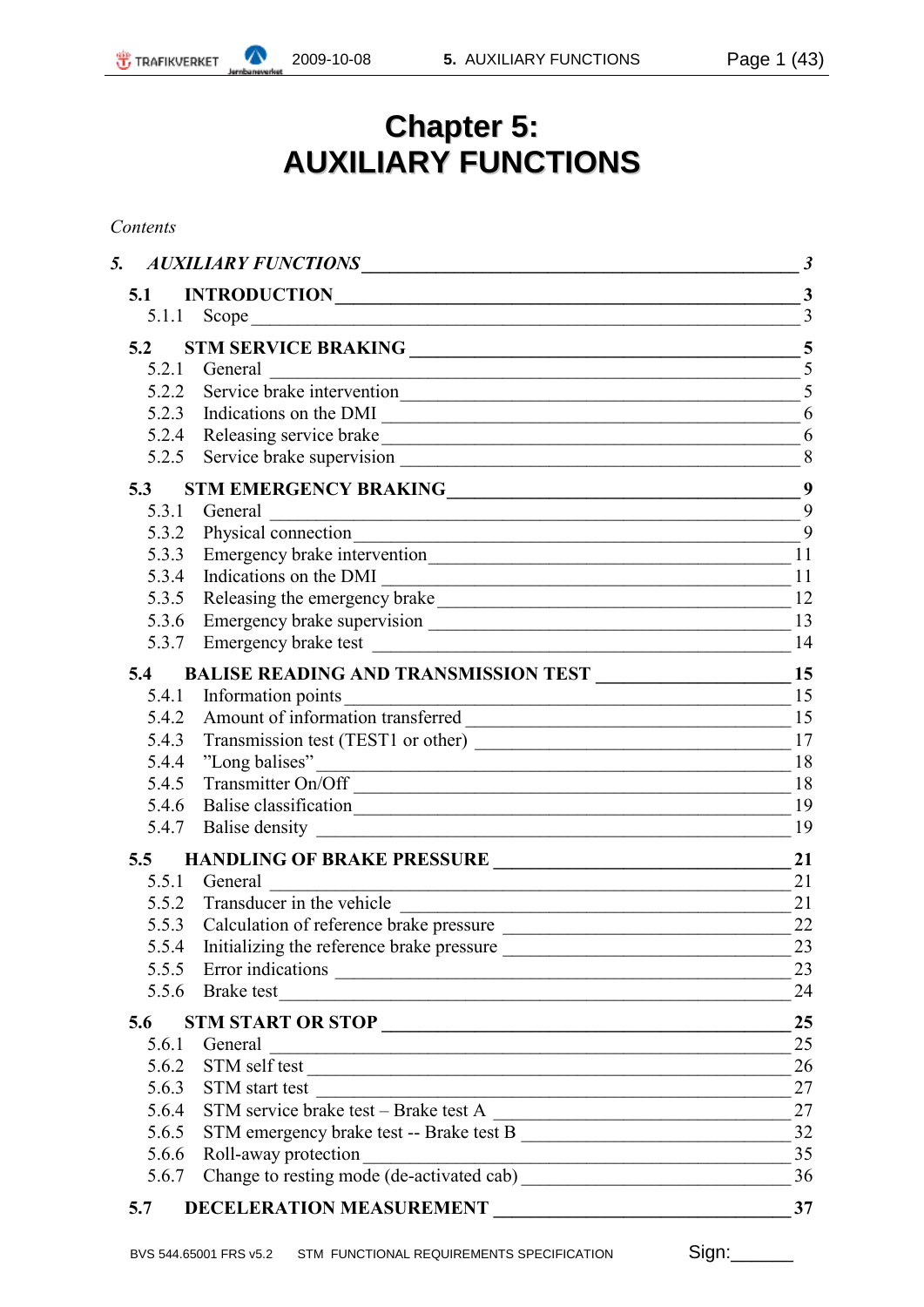Ø

|     | 5.7.1 General                                 | 27 |
|-----|-----------------------------------------------|----|
|     | 5.7.2 Measurement                             | 37 |
|     | 5.7.3 Indication                              | 39 |
|     | 5.7.4 Updating the brake percentage parameter | 39 |
| 5.8 | <b>INDEX</b>                                  | 43 |
|     | 5.8.1 Changes, figures & tables               | 43 |

*Contents lists of figures and tables: refer to the final chapter.*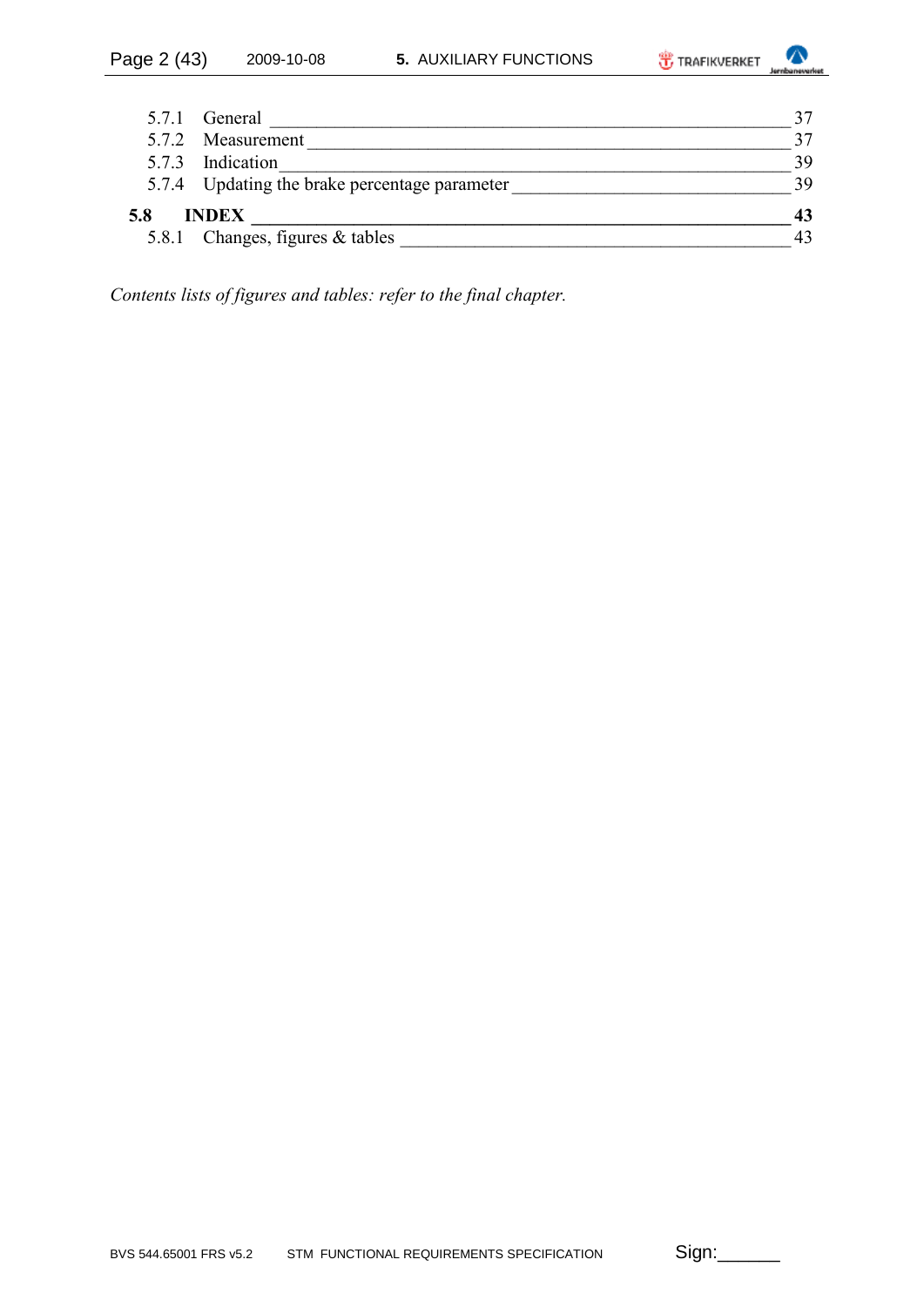# <span id="page-2-0"></span>**5. AUXILIARY FUNCTIONS**

# <span id="page-2-1"></span>**5.1 INTRODUCTION**

W

## <span id="page-2-2"></span>**5.1.1 Scope**

This document specifies the following STM functions:

- Brake pressure measurement
- Service and emergency braking
- Balise reading and testing
- Start/stop functionality
- Rolling detection
- Deceleration measurement

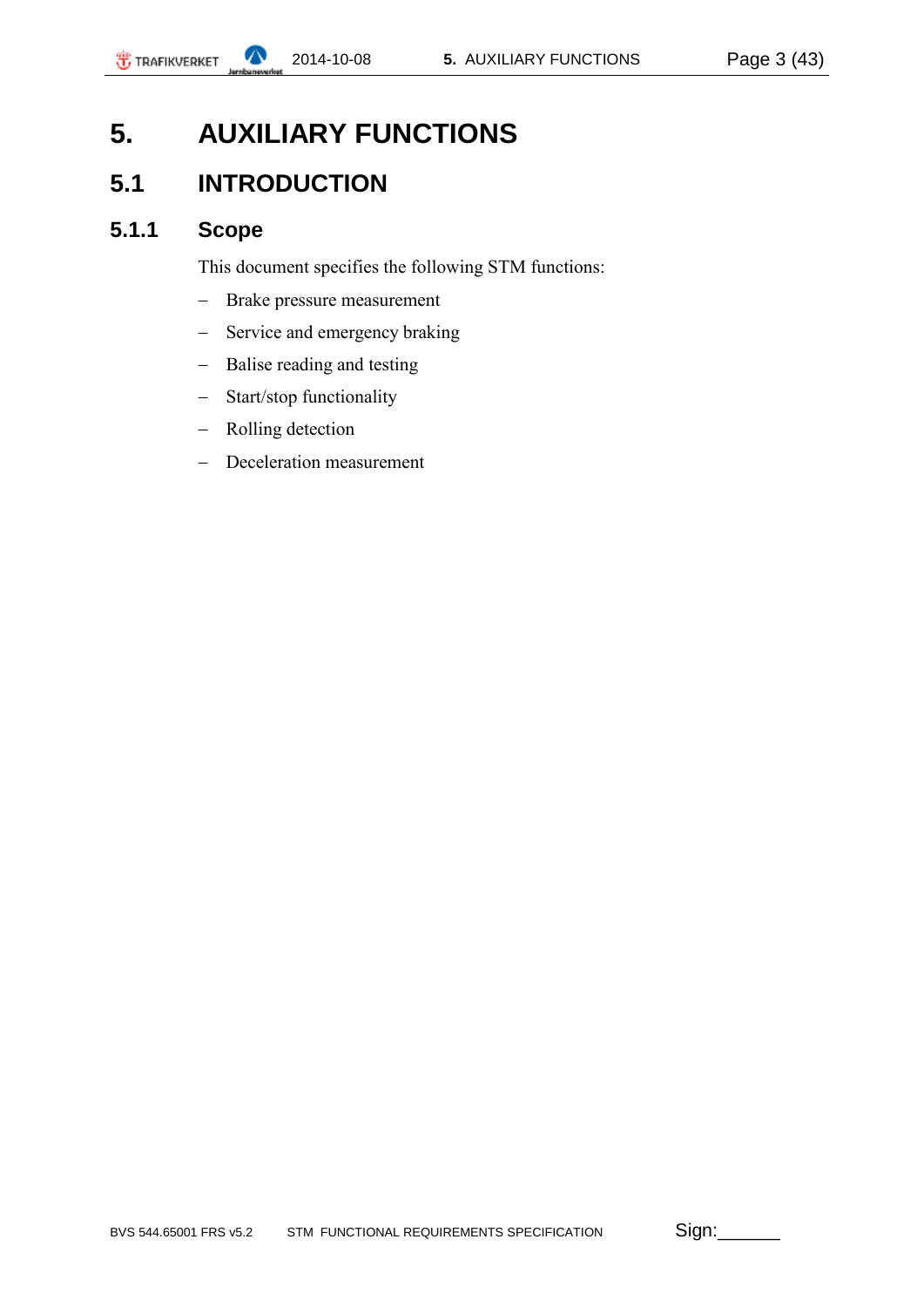$\boldsymbol{\sigma}$ 

(blank)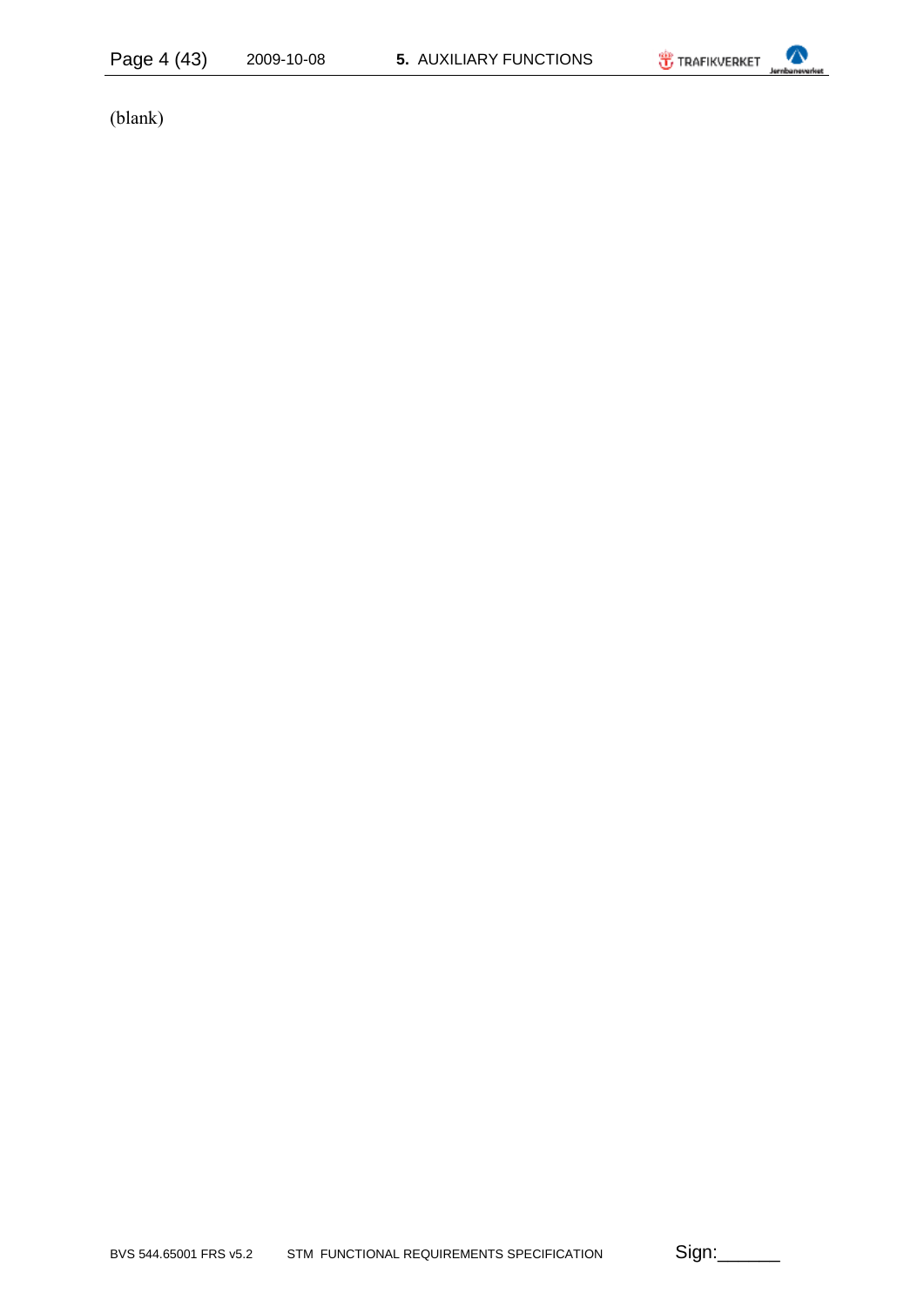# <span id="page-4-0"></span>**5.2 STM SERVICE BRAKING**

#### <span id="page-4-1"></span>**5.2.1 General**

The STM can be configured [Table CP] to use a direct interface to the brake system for ordering service braking, or use the interface provided via ETCS. The STM also needs feedback from the brake system.

The pressure figures given in the following refer to  $P_{\text{INT}}$ , the internal representation of brake feedback.  $P_{INT}$  should give a correct representation of brake status, regardless of brake system type.

ETCS provides normally only one level of service braking (full). This means that for "soft" supervision, the brakes will be applied earlier, but still with full braking. But if soft service brake is implemented [Table CP,  $SB<sub>SOFF</sub>$ ], soft service braking will be given in some situations.

Full service braking (150 kPa pressure reduction in the main pipe, or corresponding cylinder pressure) can be ordered by the STM and then executed by the ETCS when the train runs too fast, or for other reasons.

Soft service braking (100 kPa pressure reduction in the main pipe, or corresponding cylinder pressure) can be ordered by the STM when the train runs too fast, or for other reasons.

The service brake function is tested according to [5.6.4]. [Table CP] tells whether the ETCS performs an approved service brake test or not.

Note: A test is considered approved if it provides a comparable protection against service brake failures. This decision is handled by the authorities.

#### <span id="page-4-2"></span>**5.2.2 Service brake intervention**

The STM requests **full service braking** in the following cases:

- a) The train has passed a BSK landslide group without permission, [3.11.3].
- b) With high (normal) adhesion:
	- 1. The full service brake intervention curve (interval D) is reached with insufficient brake application (as given by brake feed-back input), [4.9.8]
	- 2. The normal full service brake deceleration curve is reached (interval E), [4.9.9]
- c) When the STM has ordered emergency braking, [5.3]
- d) Passive Shunting.

The STM requests full or soft service braking (depending on  $SB<sub>SOFF</sub>$  [Table CP]) in the following cases:

a) The maximum permitted speed is exceeded by 10 km/h or more. [4.5.4]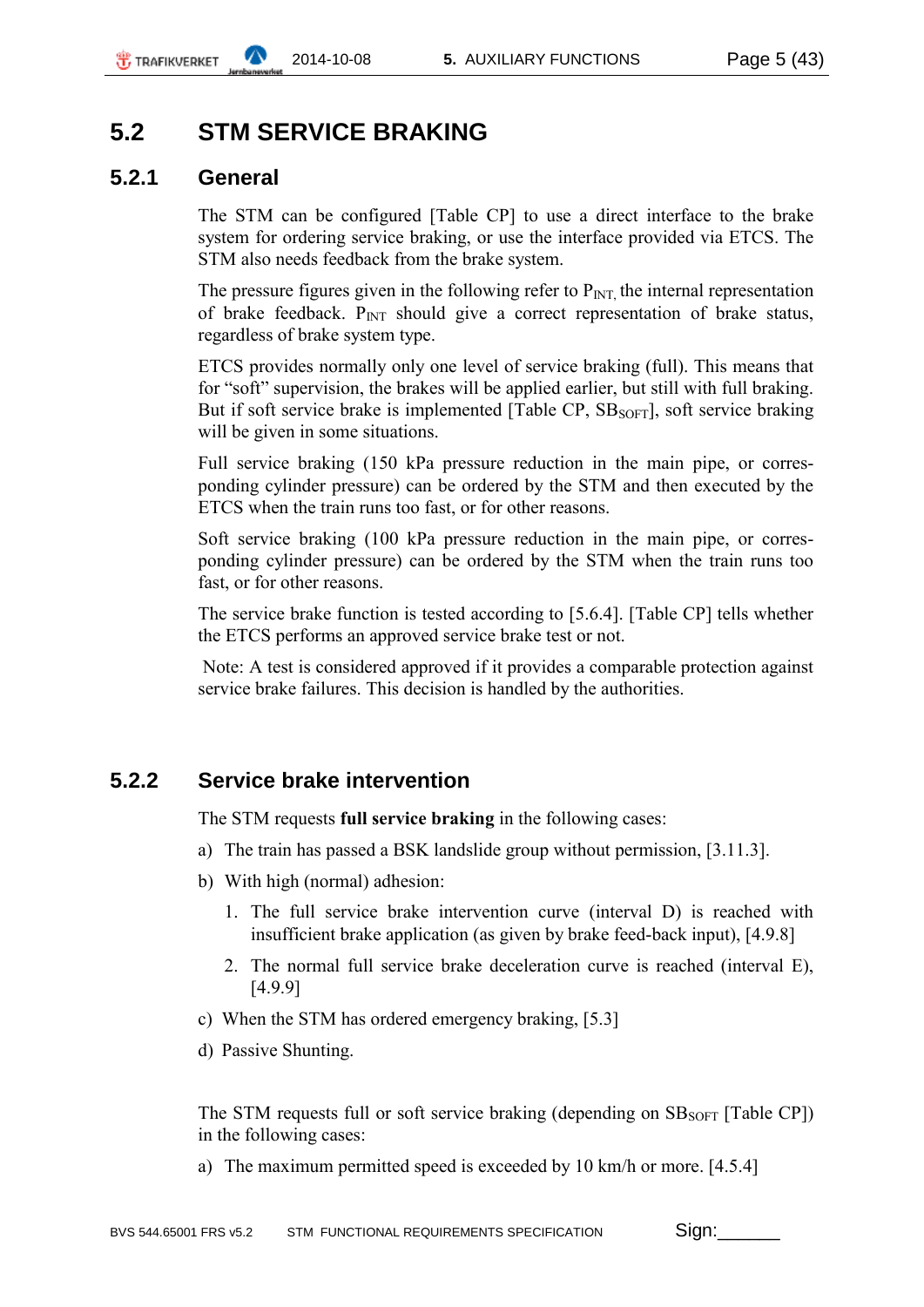∽

- b) With low adhesion:
	- 1. The "soft" service brake application curve (interval D) is reached with insufficient brake application (as given by brake feed-back input). [4.9.8]
	- 2. The "soft" service brake deceleration curve is reached (interval E). [4.9.9]
- c) At detection of a safety-affecting balise error (BF2 or BF3), [3.3.4].
- d) When the train moves a few m from stationary with the direction controller in neutral position [5.6.6]
- e) At transmission error [5.4].
- F5001.51b An STM service brake order shall be performed according to the following:
	- a) If a direct service brake interface is used according to  $SB<sub>DIRECT</sub>$  [Table CP], apply full service brake through that interface, and
	- b) Give the following order to ETCS: Apply service brake.
		- 1. Exception: This shall not be done during STM service brake test [5.6.4] if a direct service brake interface is used according to  $SB<sub>DIRECT</sub>$  [Table CP].
		- 2. Exception: This shall not be done during soft service braking via a direct service brake interface if soft service braking is not possible via ETCS.
	- c) A full service brake shall be applied by 150 kPa pressure reduction in the main pipe, or by corresponding cylinder pressure.
	- d) If  $SB<sub>SOFF</sub>$  [Table CP] enables soft service braking, a requested soft service brake shall be applied by 100 kPa pressure reduction in the main pipe, or corresponding cylinder pressure.

*Note.* Whether full or soft service brake shall be applied is defined in other requirements.

#### <span id="page-5-0"></span>**5.2.3 Indications on the DMI**

<span id="page-5-1"></span>When service braking is applied, a corresponding indication will appear (BROMS).

#### **5.2.4 Releasing service brake**

- F5002.51b When an STM-ordered service braking may be released, one or more of the following items shall become available on the DMI.
	- a) Brake release button (LOSS).
	- b) Acknowledgeable text message.

*Note*. Refer to the Roll-away protection [5.6.6].

c) Buttons for leaving the state of Passive shunting.

*Note.* Refer to the STM Shunting [4.3.9]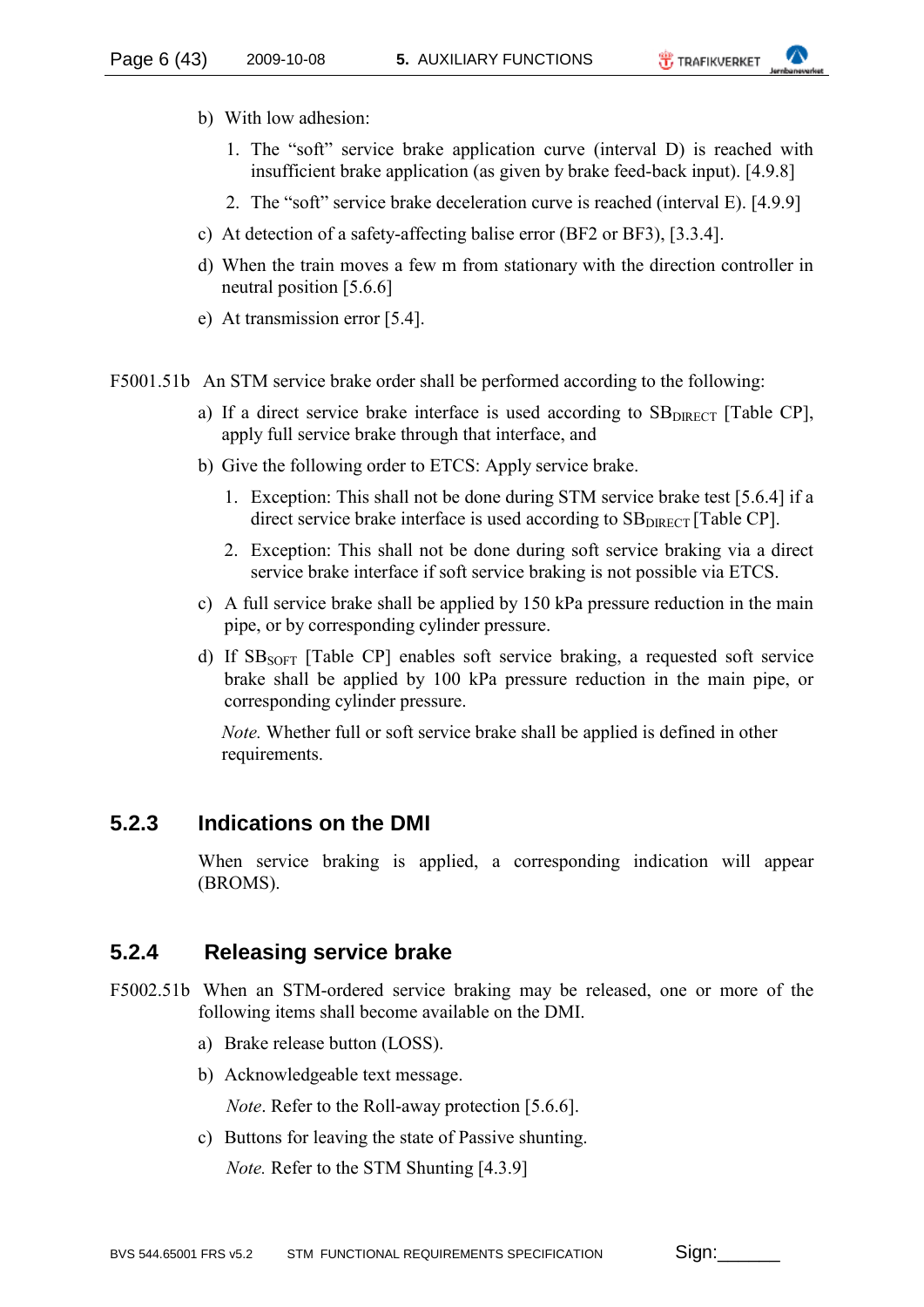*Note.* Service braking can normally be released reciprocally with brake intervention, ie. when the train is in a situation such that the brake would not be applied, it will be possible to release it.

The driver requests brake release by pressing the LOSS button. In certain cases an additional driver action may be needed to be able to proceed.

- F5003.51b a) An STM-ordered service brake shall not be released before the driver has requested this.
	- b) When there is no need for braking anymore, the brake shall be released when the driver requests this

*Note*, This is done by pressing the LOSS button, acknowledging a text message or pressing a button to leave Passive shunting, depending on the situation [5.2.3].

- c) If using a button:
	- 1. If the button already was pressed beforehand, the brake shall not be released.
	- 2. The button activation shall only be registered at the moment it changes to a pressed state.
- F5004.51a During deceleration supervision the STM shall allow the service brake to be released when the train is in a situation such that the brake would not be applied:
	- a) Expect Stop, the train has slowed down below the release speed [4.9.11]
	- b) Expect Proceed, the train has slowed down below Vtarg + 10 km/h [4.9]
	- c) The train has slowed down "back" through the braking curve intervals, to a point before the intervention curve [4.9].

*Note.* The STM allows the service brake to be released in these cases too:

- 1. When a previous STM emergency braking has been released and  $V_{TRAIN}$  <  $V_{MAX}$  + 5 km/h (i.e.  $\leq$  45 km/h) after an unexpected stop passage (not aimed at by an Expect Stop distant signal) [3.4.4]
- 2. When the train has come to a halt after passing a stop signal [3.4.4]
- 3. When the train has come to a halt after passing BSK [3.11.3]
- 4. After balise error alarm with STM braking, when the train speed has slowed down to 80 km/h (or after 2 s, if  $V_{\text{TRAIN}} \leq 80$  when the braking started), [3.3.4]
- 5. With max speed supervision, at the train speed  $V_{\text{TRAN}} < V_{\text{MAX}} + 5$  km/h, [4.5.4]
- 6. When rolling from stationary with the controller in neutral position, immediately, [5.6.6]
- 7. Reserve.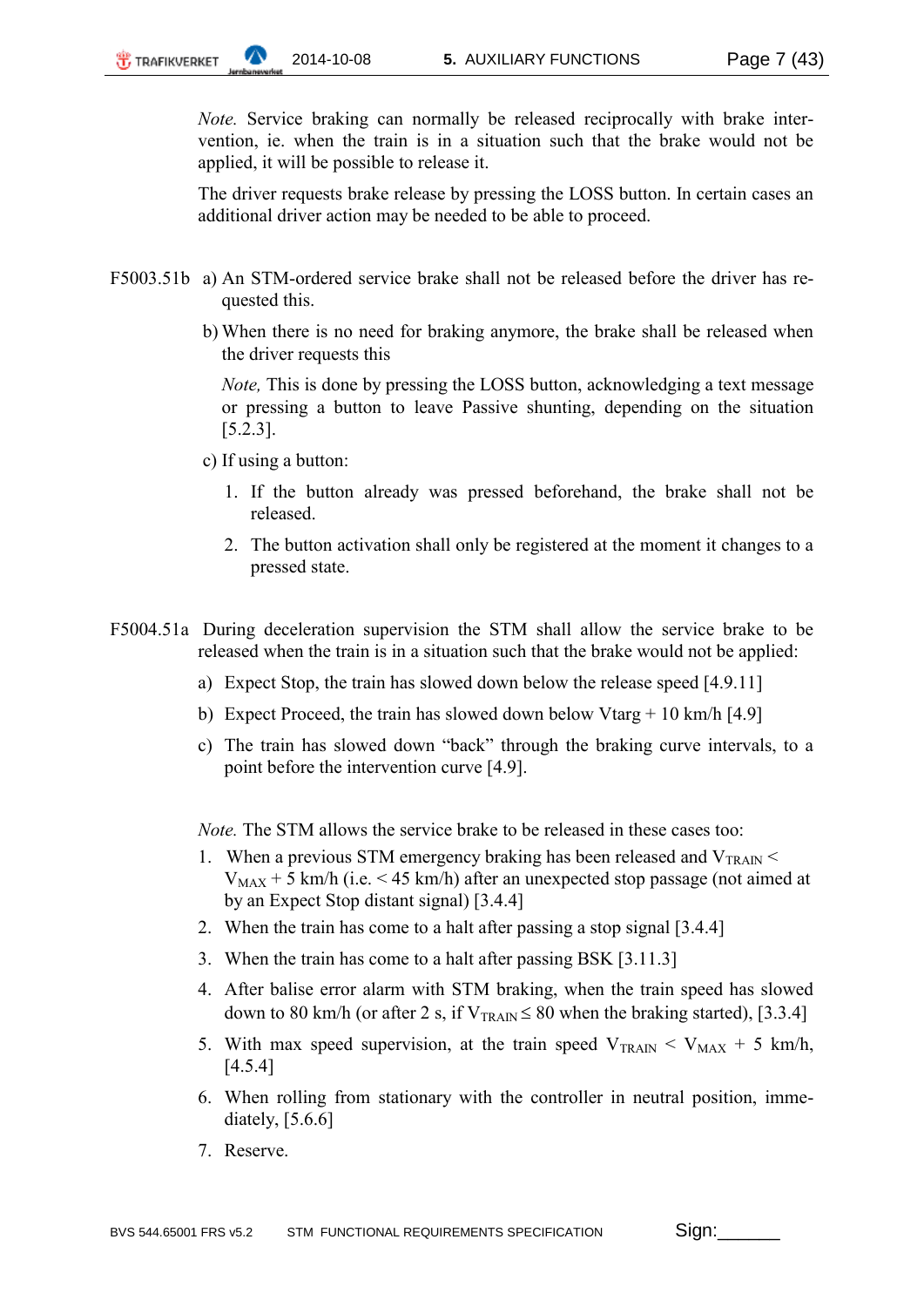#### <span id="page-7-0"></span>**5.2.5 Service brake supervision**

F5004A.51c

- a) The service brake function shall be considered faulty if, when service brake is requested,
	- 1. After the set delay time  $T_B$  (max 10 s), a drop in pressure ( $P_{INT}$ ) of at least 60 kPa has not been achieved, or
	- 2. If  $SB$ <sub>TEST</sub> indicates that there is no approved ETCS service brake test method [Table CP], and  $T_x = 5$  s, and a drop in pressure (P<sub>NT</sub>) of at least 60 kPa has not been achieved at latest  $T_B$  / 2 seconds before the deceleration curve, or
	- 3. If no acknowledgement is received, that a service brake order has been given by the STM, within the service brake acknowledgement time  $T_{\text{SBACK}}$ [Table CP].<sup>1</sup>

*Note.* The acknowledgement depends on the source of service brake order [Table CP]: via ETCS ( $SB<sub>STATUS</sub>$ ) or direct SB interface ( $SB<sub>DIRECT</sub>$ ).

- b) If the service brake is faulty:
	- 1. The error message 'DRIFTBROMSFEL' shall appear.
	- 2. The emergency brake shall be activated, while still retaining the service brake request.
	- 3. In this case the emergency braking shall be released according to the same rules that applies to the corresponding service braking.

*Note.* During the brake test sequence [5.6], full service brake will be applied and the STM waits until:

At least a 25 kPa pressure drop in  $P_{INT}$  is achieved.

*Note.* The pressure reduction is measured in relation to the initial value measured before the service brake was applied.

 $1$  Reserve.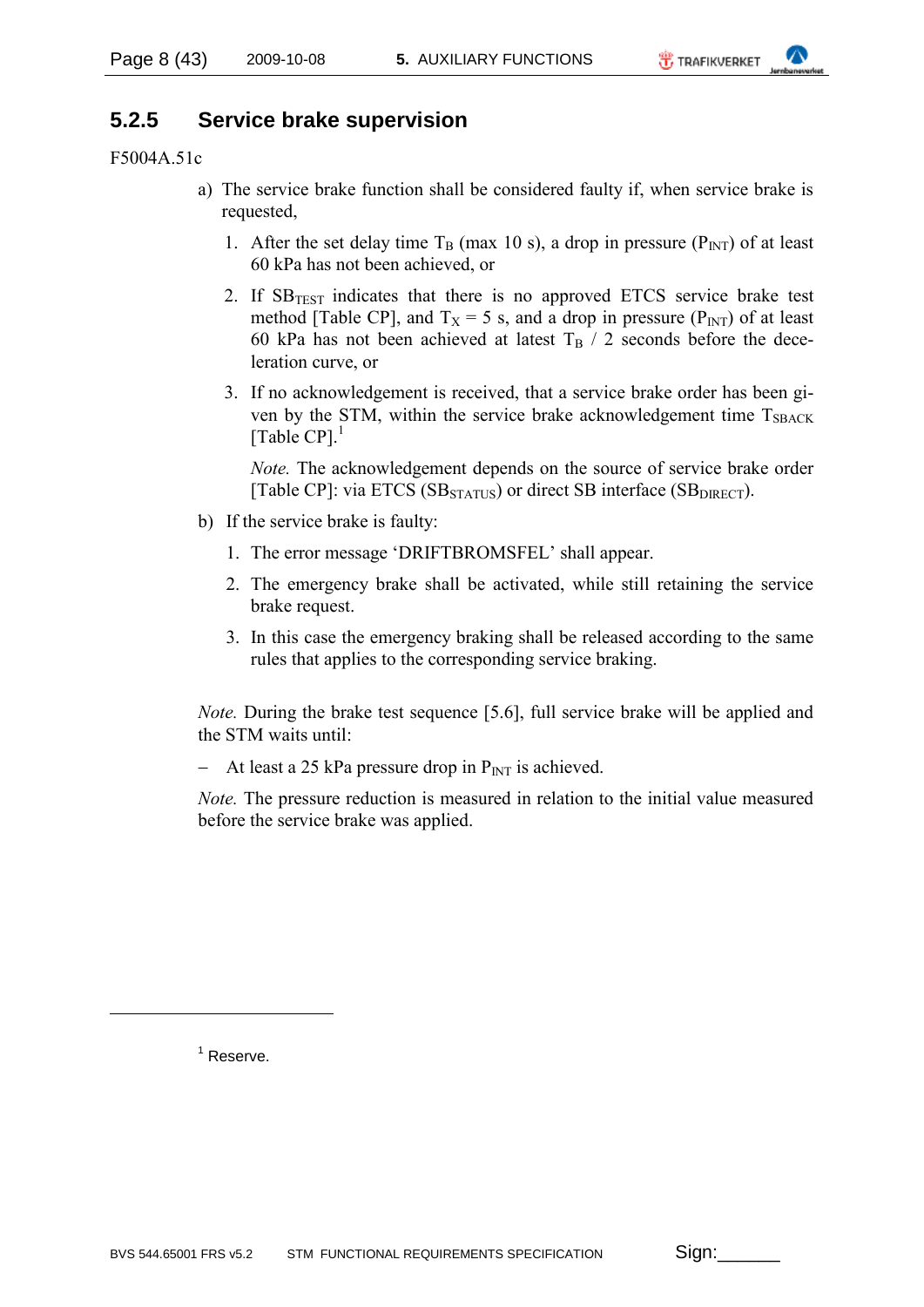# <span id="page-8-0"></span>**5.3 STM EMERGENCY BRAKING**

#### <span id="page-8-1"></span>**5.3.1 General**

This section deals mainly with the optional direct interface to emergency brake. STM emergency brake orders are given to this interface, but also to the ETCS as an extra safety measure.

The direct emergency brake interface is installed when the emergency brake test of the connected ETCS system does not reach the same standard as the STM's own brake test or the emergency brake response time via ETCS is too long. This decision is handled by the authorities.

For STM's without this interface, emergency braking is performed via ETCS commands.

The emergency brake function is tested according to [5.6.5], and [Table CP] tells about its installation status.

#### <span id="page-8-2"></span>**5.3.2 Physical connection**

#### **5.3.2.1 Connection to the vehicle – UIC air brake**

F5004B.51a When using a direct emergency brake interface, the following shall apply.

- a) The emergency brake output of the STM:
	- 1. Shall feed an emergency brake valve (SIFA) connected to the main brake pipe,
	- 2. Alternatively it shall control a security loop or corresponding circuit in a trainset.
- b) When emergency brake is required, the STM shall interrupt the feeding of the SIFA valve.

*Note*. The valve coil is then de-energised, the valve opens, the main pressure pipe is emptied and the emergency brake is applied. For installations without main pipe, the brake cylinders will be pressurized with maximum pressure.

*Note.* The SIFA valve may also be used as a brake valve for the vigilance control. Refer also to the [GRS].

*Note.* In most installations the STM emergency brake output will also control the magnetic valve for blocking of brake pipe charging. This serves to block feeding of the brake pipe during emergency braking.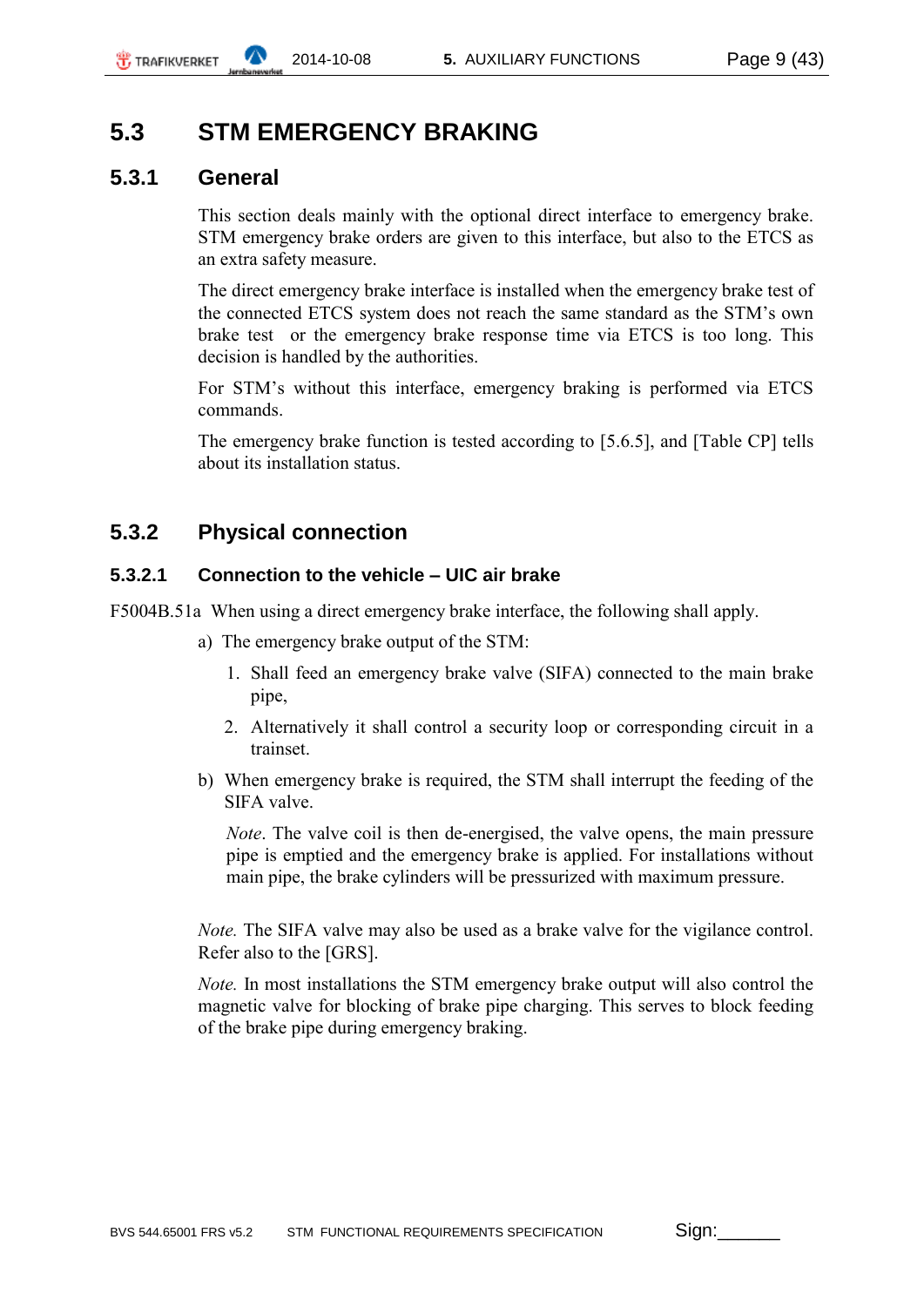- F5004C.51a When using a direct emergency brake interface, the emergency brake valve (or security loop) shall be fed independently of the STM emergency brake output in the following cases:
	- a) When the STM is disabled with the STM isolation switch.
	- b) Reserve.<sup>2</sup>

*Note*. When the STM is in No Power (NP) or Failure (FA) state it may be isolated to avoid emergency braking  $[4.3.10-11]^{3/4}$ 

*Note.* The vigilance control must be unaffected by this.<sup>5</sup>

*Note.* With loss of power, the emergency brake may be applied anyway.

#### **5.3.2.2 Connection to vehicles with EP brake system**

- F5005.51a When using a direct emergency brake interface, the security loop or corresponding circuit in the train shall be controlled by the STM:
	- a) Normally by the STM emergency brake output,
	- b) Reserve.<sup>6</sup>

#### **5.3.2.3 Emergency brake control**

- F5006.51b When the STM orders emergency braking, the following actions shall be taken as extra safety measures:
	- a) Full service braking shall be requested.
		- 1. Exception: This shall not be done during the STM brake test [5.6.5]
	- b) If a direct emergency brake interface is used [Table CP], ETCS emergency braking order shall be given.<sup>7</sup>
		- 1. Exception: This shall not be done during the brake test if the direct emergency brake output is connected [5.6.5]

*Note*. The exceptions for brake test serve to avoid hiding of a faulty emergency brake output by the redundant brake functions.

 $\overline{a}$ 

<sup>5</sup> Installation requirement

<sup>6</sup> Reserve.

<sup>7</sup> Differs from [ATC2]

<sup>&</sup>lt;sup>2</sup> Reserve.

 $^3$  This requires emergency brake inhibition, or an active emergency brake output

 $4$  Emergency braking can occur in states NP or FA (contradicting to the [ESTM])..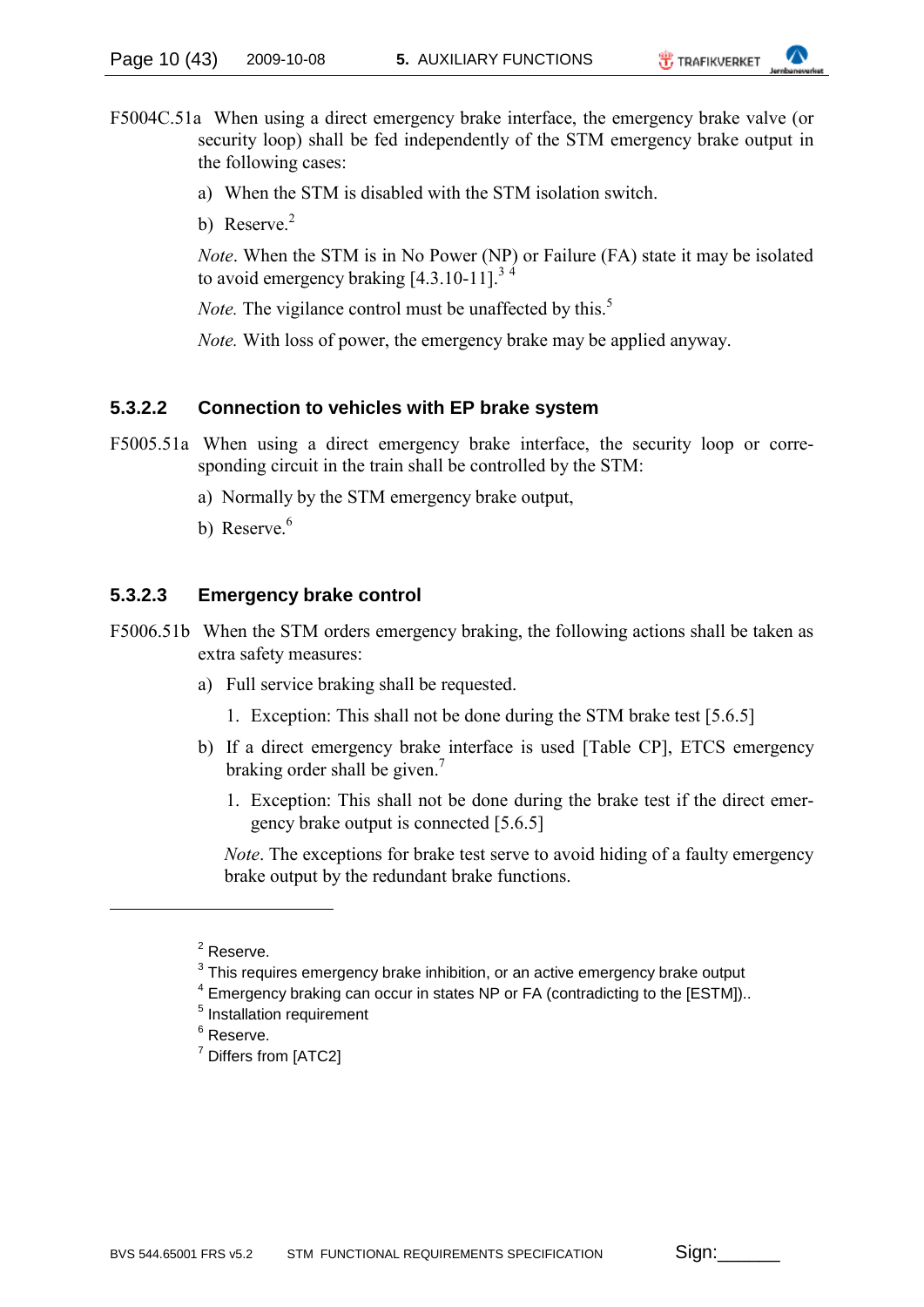BVS 544.65001 FRS v5.2 STM FUNCTIONAL REQUIREMENTS SPECIFICATION SIGN:

等 TRAFIKVERKET

# <span id="page-10-0"></span>**5.3.3 Emergency brake intervention**

The STM applies emergency braking if:

- a) The leading engine passes a main signal at stop [3.4.4].
	- 1. Exception: Stop passage is permitted and  $V_{\text{TRAN}} \leq 40 \text{ km/h}$
- b) The max speed is exceeded by  $\geq 15$  km/h [4.5.4].
	- 1. Exception: supervision of  $V_{MAX} = 40$  km/h before the brake has been released after an unexpected stop signal passage [3.4.4].
- c) The emergency braking curve is passed during deceleration supervision [4.9.10]
- d) Balise group End of Shunting (SX), is passed during shunting,  $[3.11.4]$ <sup>8</sup>
- e) During full service braking, if the service brake function is considered faulty by the STM [5.2.5]
- f) Exceptions to a-c: Active Shunting mode or Installation area.
- g) During strict roll-away protection, if the train moves more than 1 m [3.4.4].

When a balise failure occurs, the dark speed (if applicable) is not imposed until the speed has been reduced to 80 km/h, this is to avoid emergency braking at higher speeds.

### <span id="page-10-1"></span>**5.3.4 Indications on the DMI**

<sup>8</sup> Differs from [ATC2]

F5007. Reserve.

 $\overline{a}$ 

*Note.* The ETCS ensures that, when emergency braking has been applied, a corresponding indication is displayed.

- F5008.51a When an STM-ordered emergency braking may be released, one or more of the following items shall become available on the DMI.
	- a) Brake release button (LOSS).
	- b) Acknowledgeable text message.

*Note*. Refer to the Roll-away protection [5.6.6].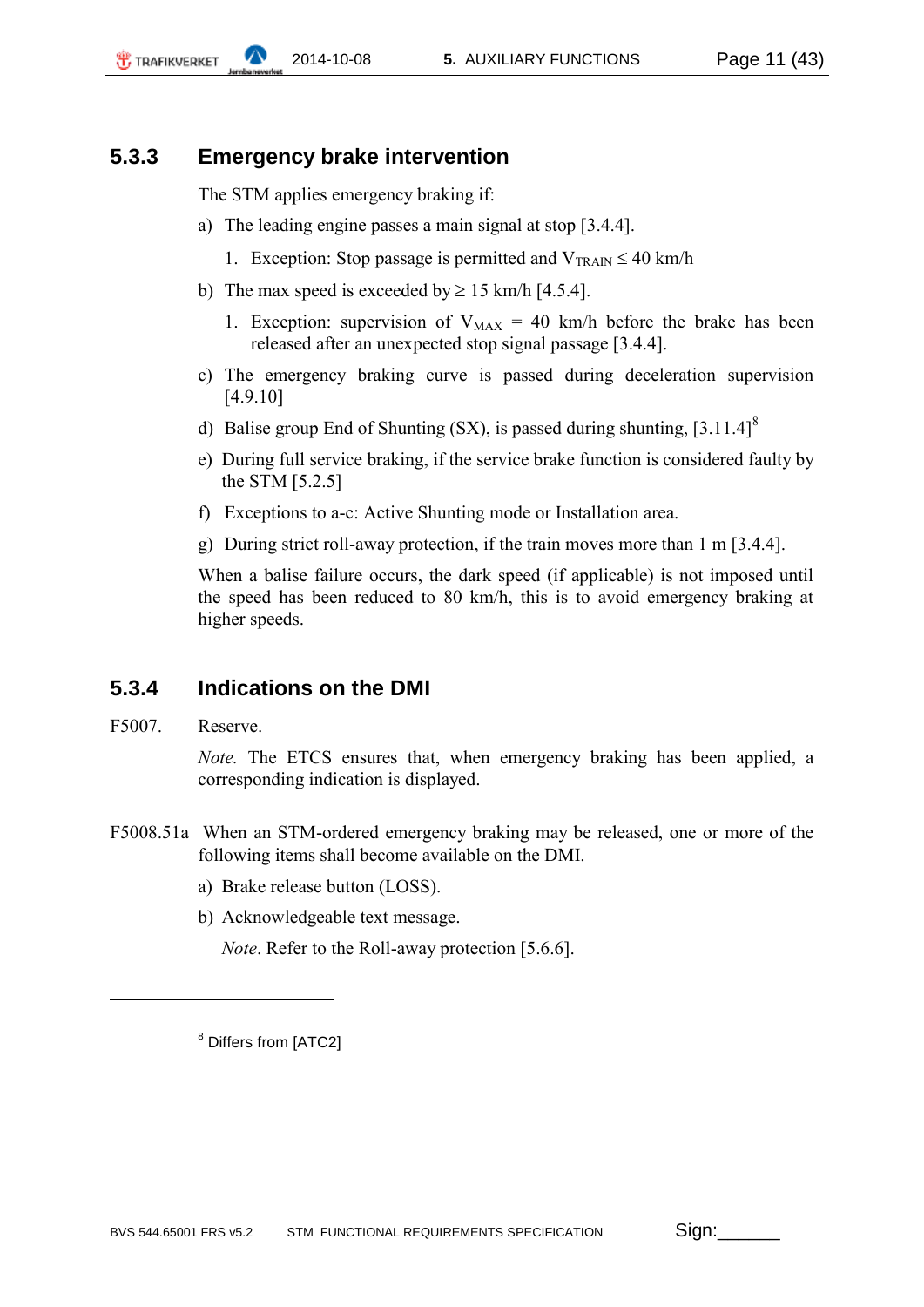

## <span id="page-11-0"></span>**5.3.5 Releasing the emergency brake**

#### **5.3.5.1 General**

Emergency braking can, in most cases, be released reciprocally with brake intervention, ie. when the vehicle is in a situation such that the brake would not be applied, it will be possible to release it. Special rules apply in some cases, see further below.

The driver requests brake release by pressing the LOSS button. In some installations an additional driver action may be needed to allow the train to proceed.

When the driver requests brake release while the train is running below the emergency brake speed limit, but above the service brake speed limit, only the emergency brake will be released.

When the driver requests brake releasing while running below both speed limits, the emergency brake and the service brake will be released at the same time.

- F5009. a) An STM-ordered emergency brake shall not be released before the driver has requested this.
	- b) When a request for braking has ceased, the brake shall be released when the driver requests this.

*Note*. This is done by by pressing the LOSS button or acknowledging a text message [5.3.4].

c) If the button already was pressed beforehand, the brake shall not be released. The button activation shall only be registered at the moment it changes to a non-pressed state.

*Note*. If possible, the driver should not be forced to perform more than one action in order to release the brake. This includes all necessary actions (required by the STM, the ETCS or any other trainborne system) to achieve brake release.

F5010. After emergency braking caused by overspeed during max speed or deceleration supervision: The STM shall allow brake release reciprocally with brake intervention, i.e. when the train is in a situation such that the brake would not be applied, it would be possible to release it.

#### **5.3.5.2 AfterSX or stop signal**

Emergency braking caused by passing a stop signal (which was not aimed at by a preceding Expect Proceed distant signal) or an SX group cannot be released until the train has stopped. [3.4.4, 3.11.4.5]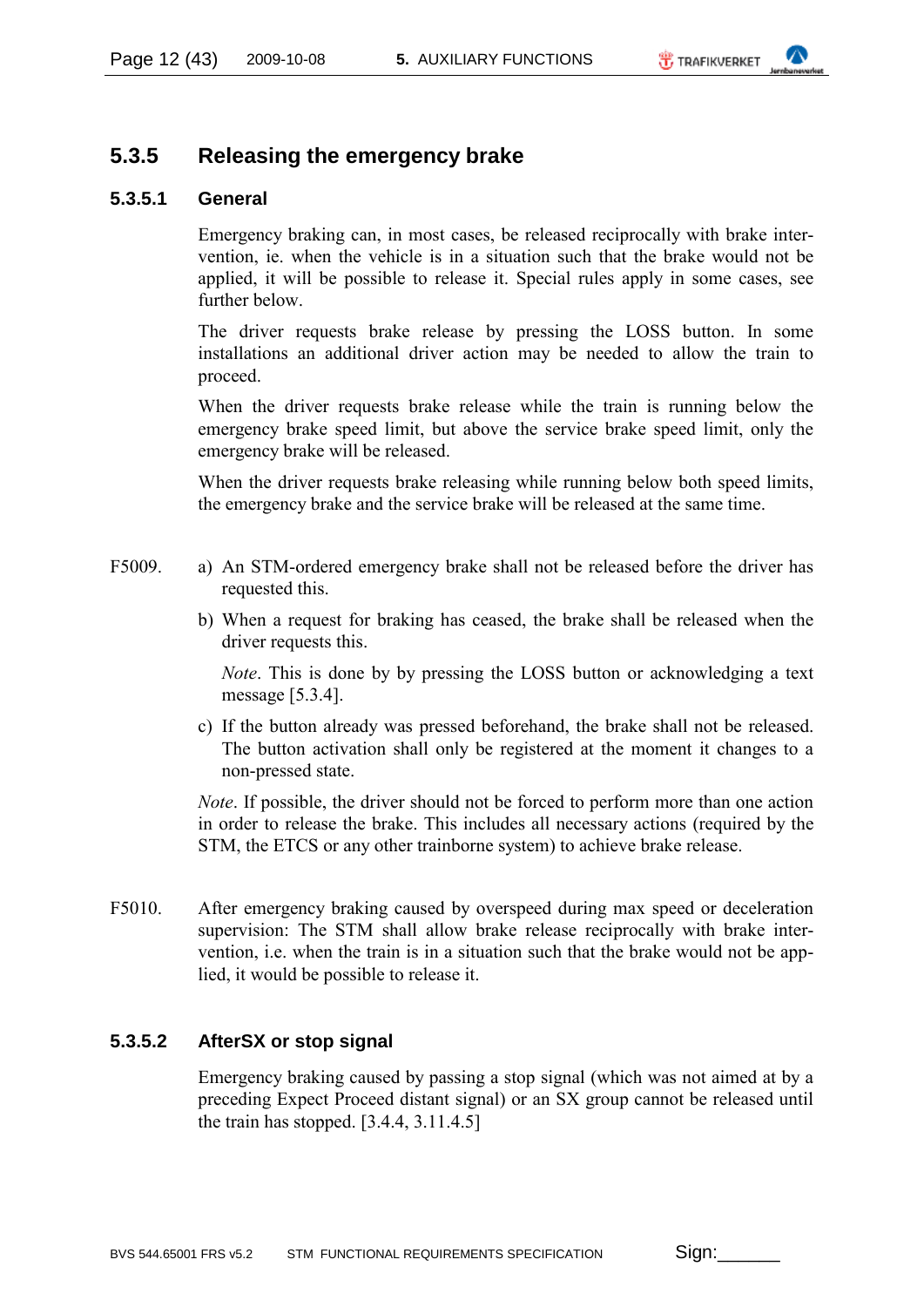#### **5.3.5.3 After an unexpected stop signal**

When passing a stop signal where the previous distant signal indicated Expect Proceed (alternatively an extended Expect Stop that aimed past the stop signal and was not combined with a Stop signal), the emergency braking shall be released according to the following rule.

After a deceleration  $R \geq 0.7 \cdot b$  has been measured (where  $b = full$  service brake deceleration), the emergency brake  $-$  but not the full service brake  $-$  shall be releasable (able to release when the LOSS button is pressed).

Full service braking shall remain, and become releasable (as usual) when the train speed is below 45 km/h (as with max speed supervision of 40 km/h).

Refer to [3.4.4].

#### <span id="page-12-0"></span>**5.3.6 Emergency brake supervision**

- F5010A. If the STM has its own emergency brake interface, and has applied emergency braking, and...
	- a) 60 kPa pressure reduction in  $P_{INT}$  has not been achieved within required time  $(T_{EBCHK})$  since the braking started (was ordered), or
	- b) An electrical failure is detected in the emergency brake output circuitry,
	- c) Then an error message 'NÖDBROMSFEL' shall be given and the STM shall enter Failure state.<sup>9</sup>

*Note*. For brake pipe systems (UIC) the required time  $(T_{EBCHK})$  is approximately 1,25 seconds (configuration parameter).

*Note*. For systems where the brake response signal is fetched from cylinder pressure, directly or indirectly, the required time  $(T_{EBCHK})$  is approximately 3,25 seconds (configuration parameter).

*Note.* The configuration parameter  $T_{EBCHK}$  may be prolonged in case the pressure response takes longer time on a specific vehicle (installation dependent).

*Note.* The configuration parameter  $T_{EBCHK}$  may be prolonged due transmission delay from STM to ETCS.

<sup>9</sup> Differs from [ATC2]

 $\overline{a}$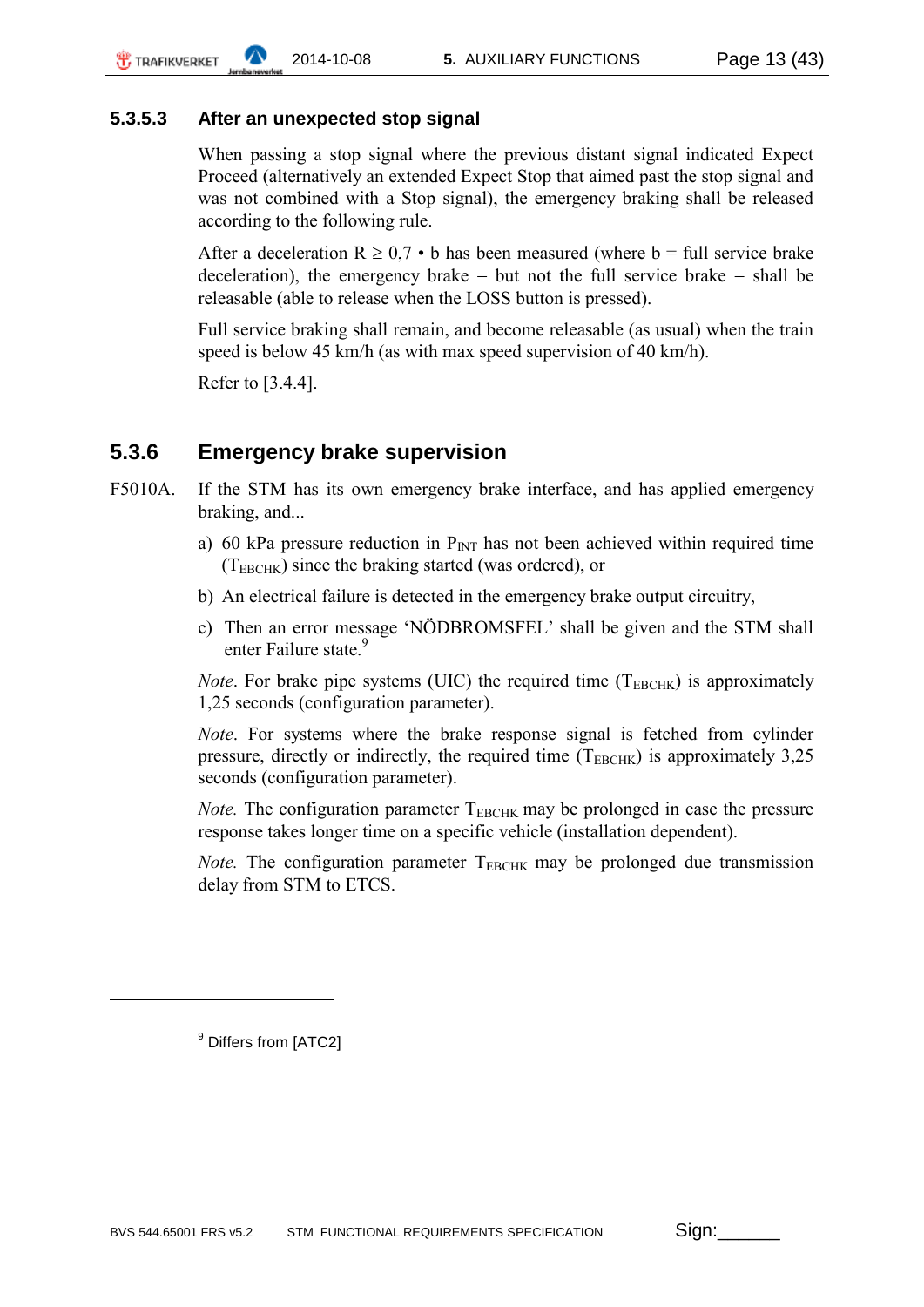∽

- F5010B. For STM emergency braking via the ETCS interface (and the STM is not equipped with a direct emergency brake of its own), the following shall apply.
	- a) The STM shall compute and use this ETCS emergency brake check time limit,  $T_{ETCS-EBCHK} = T_{EBRE} + T_{EBCHK}.$
	- b) Error shall occur if 60 kPa pressure reduction in  $P_{INT}$  has not been achieved within the required time ( $T_{ETCS-EBCHK}$ ) since the braking started (was ordered).
	- c) If error was detected, the message "NÖDBROMSFEL" shall be indicated.
	- d) If error was detected, the STM shall enter the Failure state FA.

#### <span id="page-13-0"></span>**5.3.7 Emergency brake test**

The emergency brake test sequence is defined in [5.6.4]. This brake test sequence will halt if:

- $-$  60 kPa pressure reduction in P<sub>INT</sub> is not achieved,
- within a predetermined time after the emergency brake valve has been opened.

The brake response is measured relative to the momentary status measured at the start of the emergency braking.

For testing of the emergency brake function via the ETCS (when there is no specific STM emergency brake interface), refer to [5.6.4].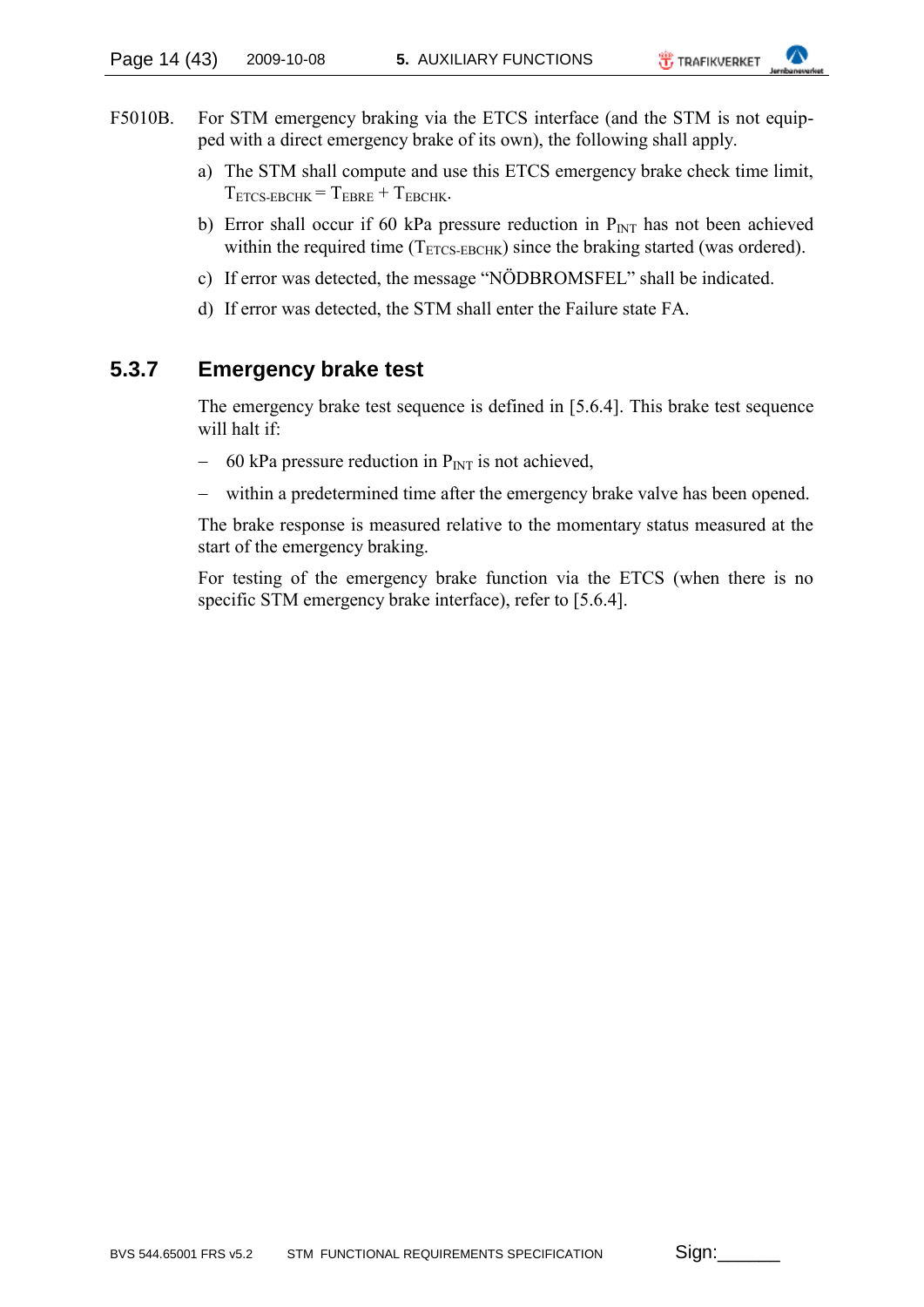# <span id="page-14-0"></span>**5.4 BALISE READING AND TRANSMISSION TEST**

#### <span id="page-14-1"></span>**5.4.1 Information points**

An information point can "legally" consist of 2...5 balises. During fault conditions, lone balises may occur. At least two balises are required for transmission of safety information. An information point can be intended for one or both directions, depending on function.

The balise reading function must be able to handle two main types of balises [F5025]:

- a) Information balise, sends synchronized telegrams with three 8-bit code words and one synchronization word. Every accepted telegram must be surrounded by two synchronization words.
- b) Marker, sends a continuous unsynchronized stream of zeroes. Is mostly used as B-balise, see below. A faulty information balise can sometimes appear as a marker.

#### **5.4.1.1 Telegram composition**

F5011. The STM shall handle information from the balises given in the form of logical zeroes and ones, which are put together to information words consisting of 8 bits.

*Note.* One bit is the smallest unit and can be a one or a zero.

*Note.* Zeroes are transmitted actively in the airgap. This means that when no balise is present, a stream of logical ones will be received.

F5012. The STM shall handle every synchronized telegram with three information words that are called X, Y and Z.

> *Note.* The information is differently interpreted for the X-, Y- and Z-words [Chapter 3].

#### <span id="page-14-2"></span>**5.4.2 Amount of information transferred**

- F5013. Telegrams shall be received by the STM while passing an information balise:
	- a) This will continuously repeat a telegram of 32 bits length,
	- b) With the bit frequency 50 kbit/s.

*Note*. A telegram is thus transmitted every 640:th μs.

*Note.* The received number of telegrams can vary considerably (from about 8 at 300 km/h to about 300 at 10 km/h, or an unlimited number while the train is stationary) depending on the train speed and the transmission conditions (damp iron ore concentrate on the balise and similar).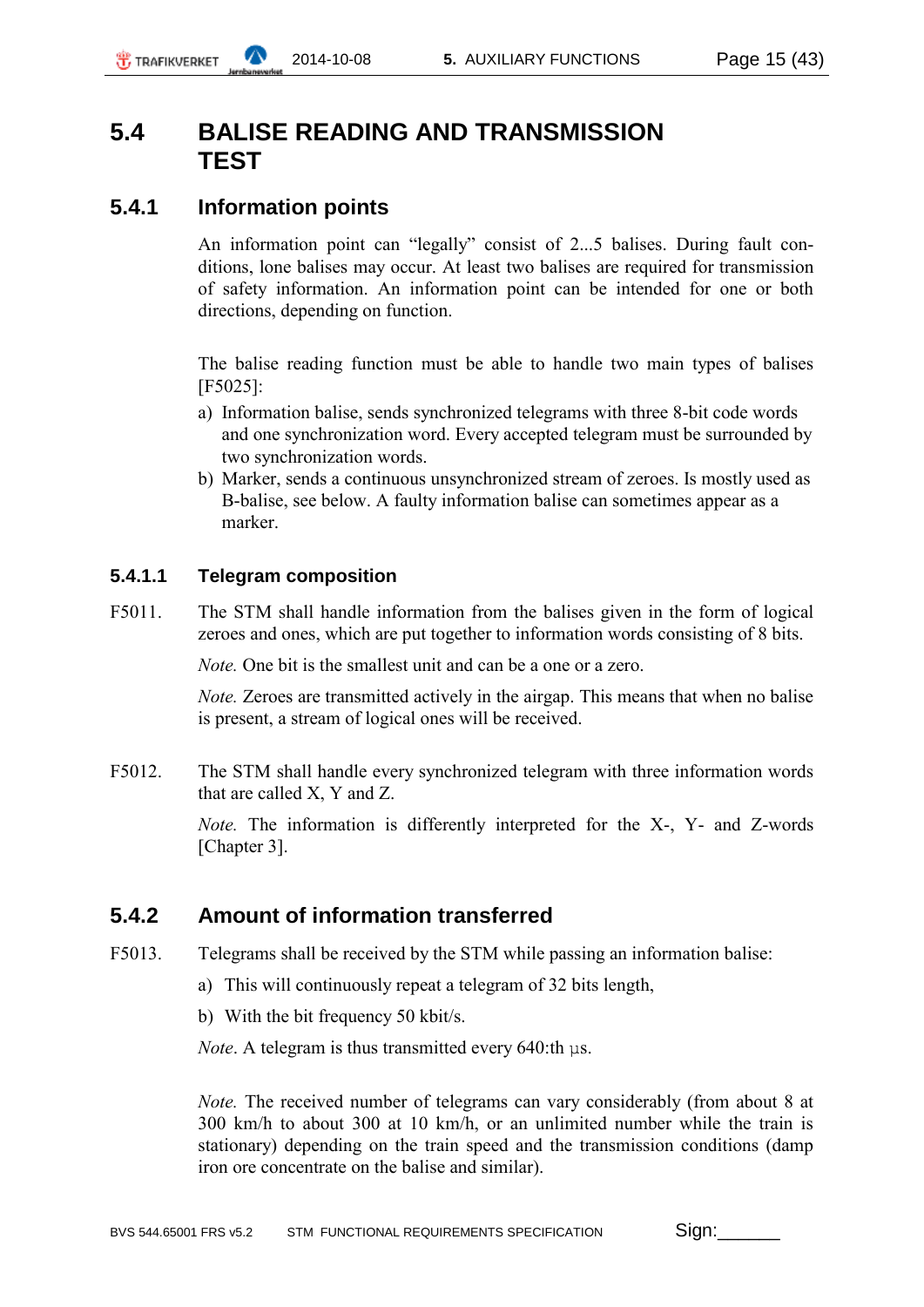**TRAFIKVERKET** 

F5014. Transfer rate and contact distances shall give a theoretical number of at least 8 telegrams from one balise to be received at speeds up to 300 km/h.

> *Note.* In practice, the number of correctly received telegrams may be down to 4, but not less.

- F5015. The STM shall handle telegrams that have the following structure.
	- a) Every telegram contains a synchronization word, that is inverted every second telegram cycle.
	- b) One telegram shall only be accepted when the synchronization word (S) and its inverse  $(S^*)$  are located on each side of the data bits.
	- c) The telegram is disposed according to the following table.

|    | <b>NAME</b>          | <b>BITS</b> | <b>FUNCTION</b>                                                                                  |
|----|----------------------|-------------|--------------------------------------------------------------------------------------------------|
| a) | S and S <sup>*</sup> | 8           | Synchronization word (every second sync word is inverted)                                        |
| b) | X                    | 8           | Balise category, coded in M(8,4) which gives totally 16<br>different combinations <sup>1)</sup>  |
| C) | Y and Z              | $2 * 8$     | Data words, coded in M(8,4), which gives $(2^4)^2$ = 256 different<br>combinations $\frac{1}{1}$ |
| d) | Y7                   | 16          | Data word coded in M(16,11) which gives $2^{11}$ = 2048 different<br>combinations <sup>1)</sup>  |

*Table 5.4-1. Telegram composition*

1) *Note*. Only a subset of these combinations is permitted.

*Note.* About the meaning of the balise information and the configuration of different information points, see [Chapter 3].

F5016. The STM shall handle telegrams with contents and location of the synchronization words according to the following figure:

*Figure 5.4-1. Synchronization words in a balise telegram*

| 101110010 | Data 24 bits | 00001101 | Data |
|-----------|--------------|----------|------|
|           |              |          |      |

F5017. The STM shall handle telegrams where only 7 of the 8 bits in the synchronization word shall be inverted, so that a faulty inverting of the whole telegram shall be discovered.

| .or |  |
|-----|--|
|     |  |
|     |  |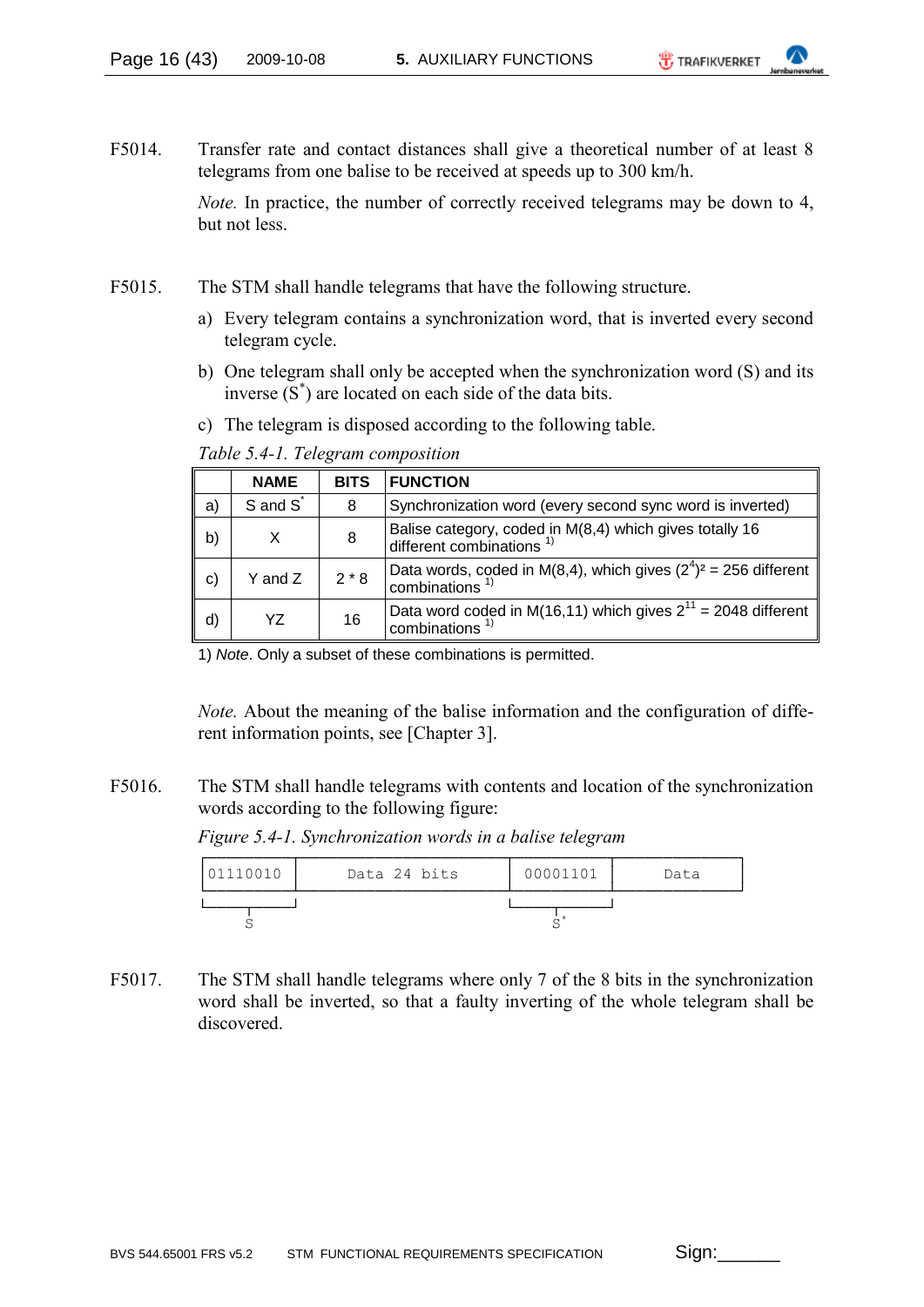*Note.* A transmission test (TEST1 or similar) reply could be interpreted as a marker balise.

F5020. When using a dedicated STM antenna, the STM shall distinguish between a transmission test and a marker.

<span id="page-16-0"></span>**5.4.3 Transmission test (TEST1 or other)**

- b) There shall be a special test function for this purpose, TEST1.
- c) TEST1 shall check that:
	- 1. The output level from the transmitter is enough to activate passed balises, and
	- 2. That the sensivity of the receiver is enough to detect passed ATC-2 balises.

*Note.* If the transmitter is turned off, TEST1 will not work.

F5019.51a When using a dedicated STM antenna:

- a) The STM shall ensure that TEST1 works at the proper points of time.
- b) If the transmitter is "on" and one or more TEST1 replies are lacking, the error shall be handled as stated below.
	- 1. A transmission error text message shall be sent [4.8.4.3].
	- 2. The STM shall always order full or soft service braking **(**depending on  $SB<sub>SOFF</sub>$  [Table CP]) [3.3.4].
	- 3. The STM shall erase all balise information.

a. This shall not cause any STM emergency braking.<sup>10</sup>

- 4. The STM shall allow brake release when the train stops.<sup>11</sup>
- 5. Failure state (FA) shall be entered if the problem persists when the driver presses the LOSS button.

 $10$  Because Vdark = 130 km/h.

 $\overline{a}$ 

<sup>11</sup> To avoid ETCS emergency braking.

F5018. When using a dedicated STM antenna:

a) Every 50:th ms the transmission functions shall be checked, i.e. the balise reading ability.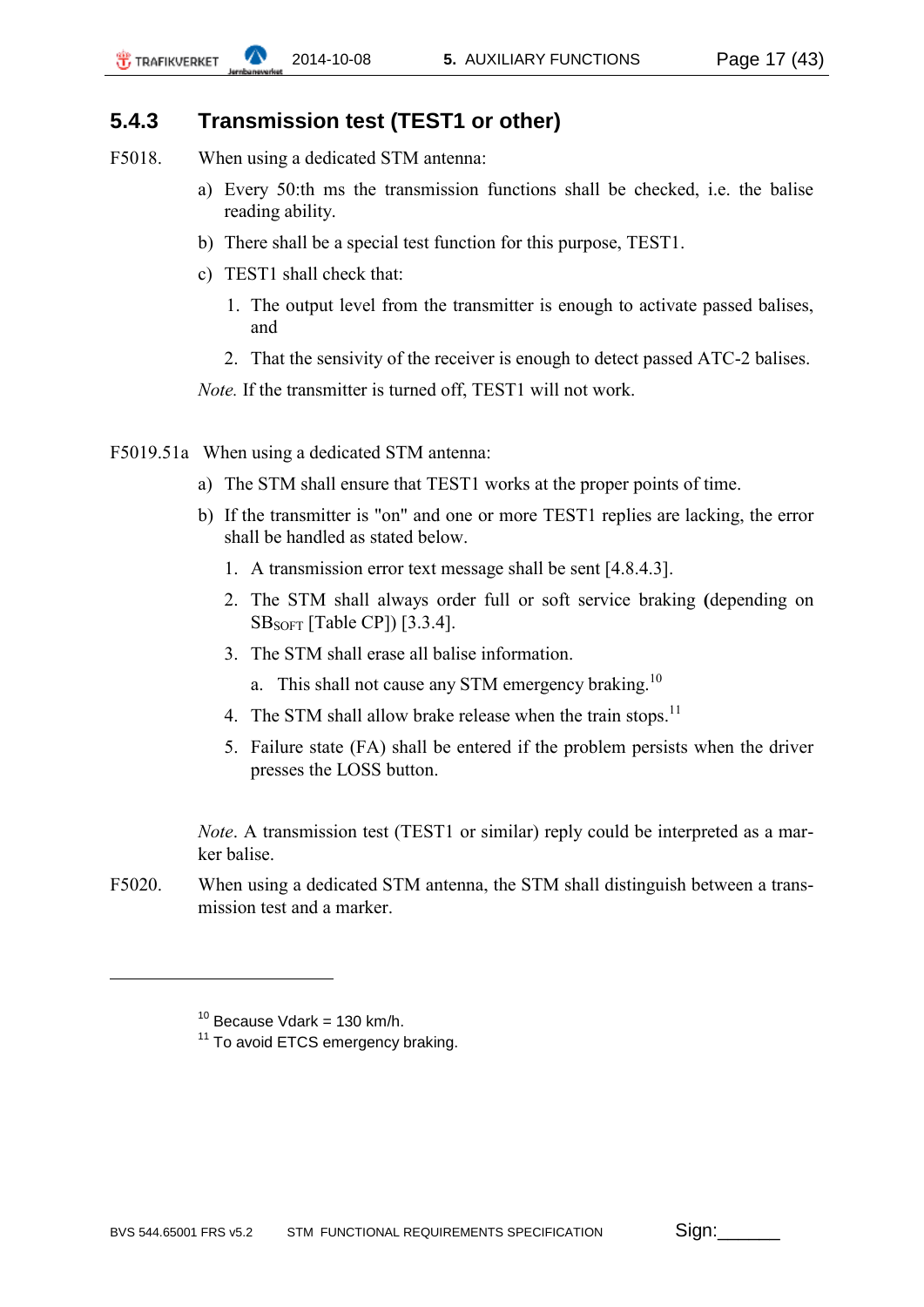╱╲

#### <span id="page-17-0"></span>**5.4.4 "Long balises"**

F5021.51a a) The system shall check that no balise contact persists for more than 80 m.

b) In case of too long contact distance, the error shall be handled as stated below.

- 1. A transmission error text message shall be sent [4.8.4.3].
- 2. The STM shall always order full or soft service braking **(**depending on  $SB<sub>SOFF</sub>$  [Table CP]).
- 3. The STM shall erase all balise information.
	- a. This shall not cause any STM emergency braking.<sup>12</sup>
- 4. The STM shall allow brake release when the train stops.<sup>13</sup>
- 5. Failure state (FA) shall be entered if the problem persists when the driver presses the LOSS button.

#### <span id="page-17-1"></span>**5.4.5 Transmitter On/Off**

- F5022.51b When using a dedicated STM antenna, the transmitter shall be in operation (active) in the STM states HS and DA, when any of these conditions apply:
	- a) The cab is active and the direction controller = Forward/Reverse (not in Neutral), or
	- b) The train is rolling, or
	- c) There is balise contact.
	- d) Exception to a-c: The STM antenna need not be active in the ETCS technical modes SL and NL.

*Note.* The antenna can be temporarily activated in other STM states for testing purposes*.*

F5023. Reserve.

 $\overline{a}$ 

F5024. When using a dedicated STM antenna, the transmitter shut-down function shall be delayed by 10 seconds.

 $12$  Because Vdark = 130 km/h.

<sup>&</sup>lt;sup>13</sup> To avoid ETCS emergency braking.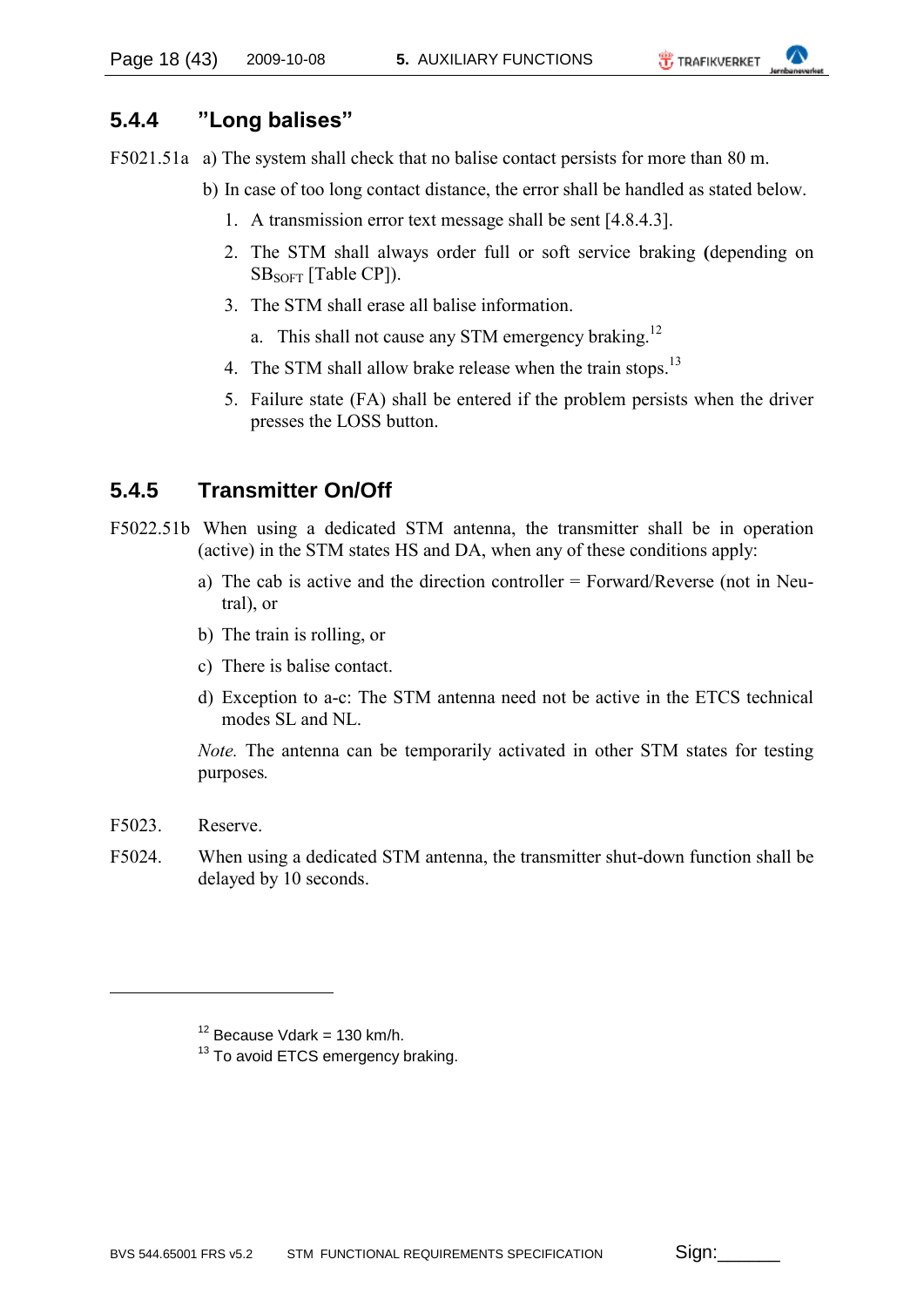## <span id="page-18-0"></span>**5.4.6 Balise classification**

F5025. The balises shall be classified by the STM software according to the number of correctly received and synchronized telegrams, as shown in this table:

*Table 5.4-2. Balise classification*

|    | No. of telegrams | <b>Balise type</b>        |
|----|------------------|---------------------------|
| a) |                  | Marker                    |
|    | 13               | Faulty information balise |
|    | > 4              | Information balise        |

F5026.51a Reserve.

*Note.* If a faulty information balise, intended for the present or the opposite direction, is found, balise error alarm is given [3.3].

# <span id="page-18-1"></span>**5.4.7 Balise density**

#### F5027. Reserve

The STM is able to manage at least 4 balise groups per second [3.2.5].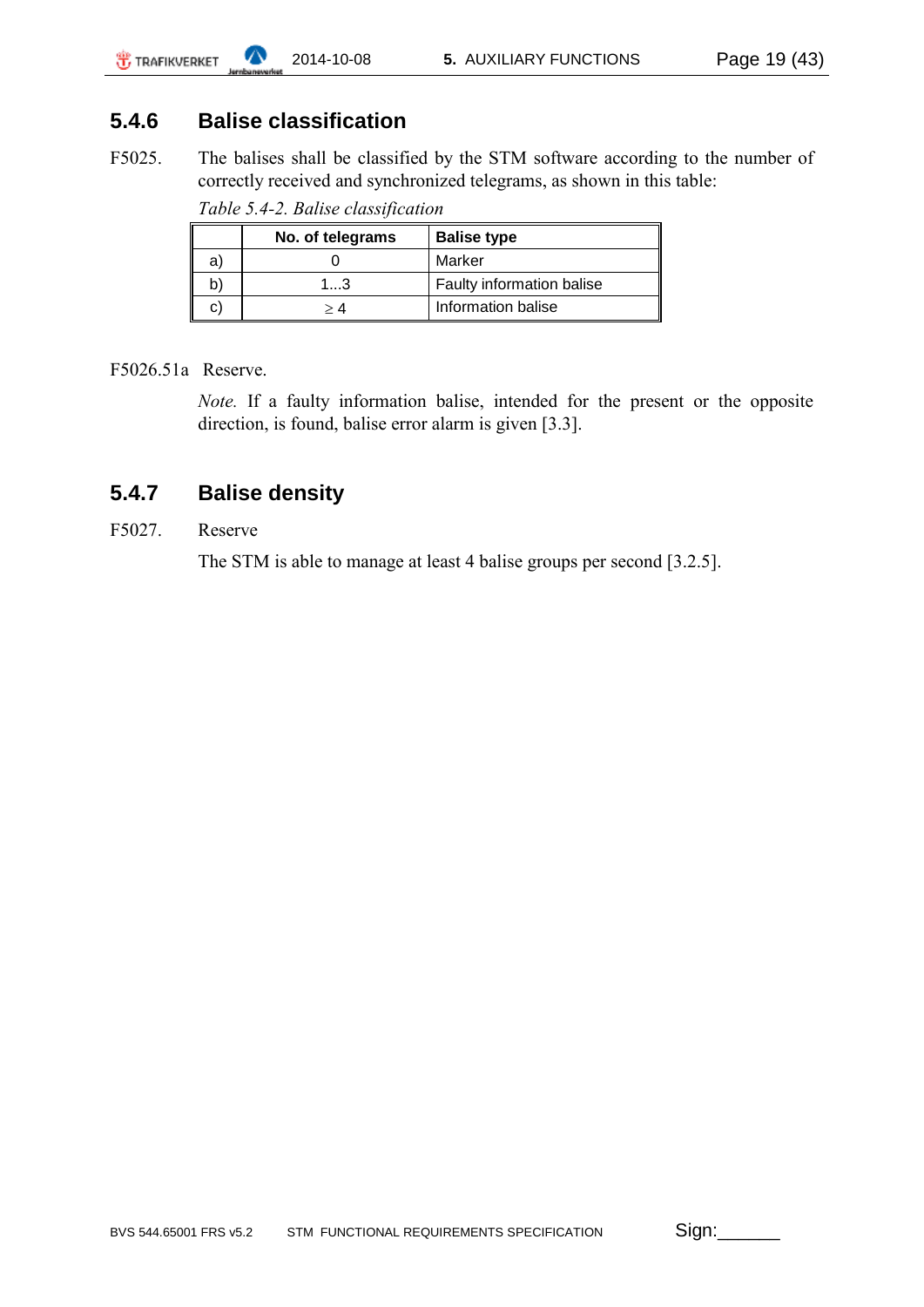$\bf \Phi$ 

(blank)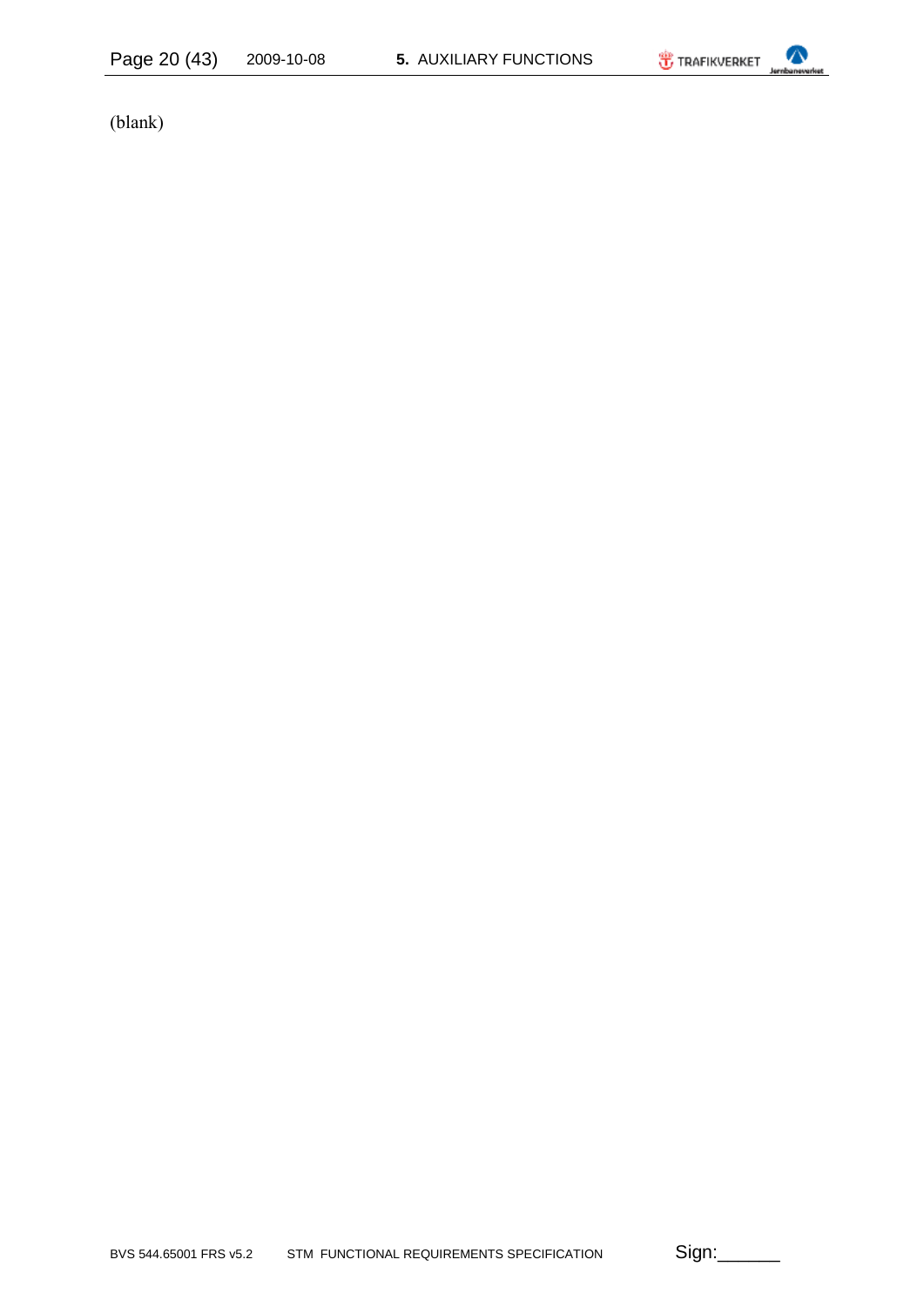$\overline{a}$ 

# <span id="page-20-0"></span>**5.5 HANDLING OF BRAKE PRESSURE**

#### <span id="page-20-1"></span>**5.5.1 General**

The brake pressure handling is generally the same as for [ATC2].

The STM handles two types of pressure:

- P<sub>REF</sub> Reference pressure in kPa. The reference pressure corresponds to the 'A' chamber pressure in the KE (brake control) valves, which makes it suitable for comparison with brake pipe pressure to determine the current braking effort. This is an internal "normal train running pressure" value (neither braking nor any other pressure-affecting actions). Is not affected so much during braking.
- $P_{INT}$  Brake pressure in kPa. This is the current pressure of the train's main pressure pipe, or a converted cylinder pressure.<sup>14</sup> Decreases during braking with a rate that depends on the train type (brake delay time).

By comparing these two, the STM can decide whether braking is in progress or not.

#### <span id="page-20-2"></span>**5.5.2 Transducer in the vehicle**

A pressure sensor measures the pressure in the main brake pipe. The range of the sensor is 0-700 kPa. [GRS]

F5028. The STM shall interpret the following signal from the pressure sensor in the following table:

| Tuble J.J-1. I ressure signal |              |                   |                  |
|-------------------------------|--------------|-------------------|------------------|
|                               | Pressure     |                   | Signal           |
|                               | a) 0 kPa     | $\Rightarrow$     | 4,0 mA           |
|                               | b) 500 kPa   | $\Leftrightarrow$ | 15,4 mA          |
|                               | c)  ∆100 kPa | $\Leftrightarrow$ | $\Delta$ 2,28 mA |

*Table 5.5-1. Pressure signal*

 $14$  If the train lacks a main pressure pipe, the brake pressure must be obtained from another source and then converted to a suitable pressure value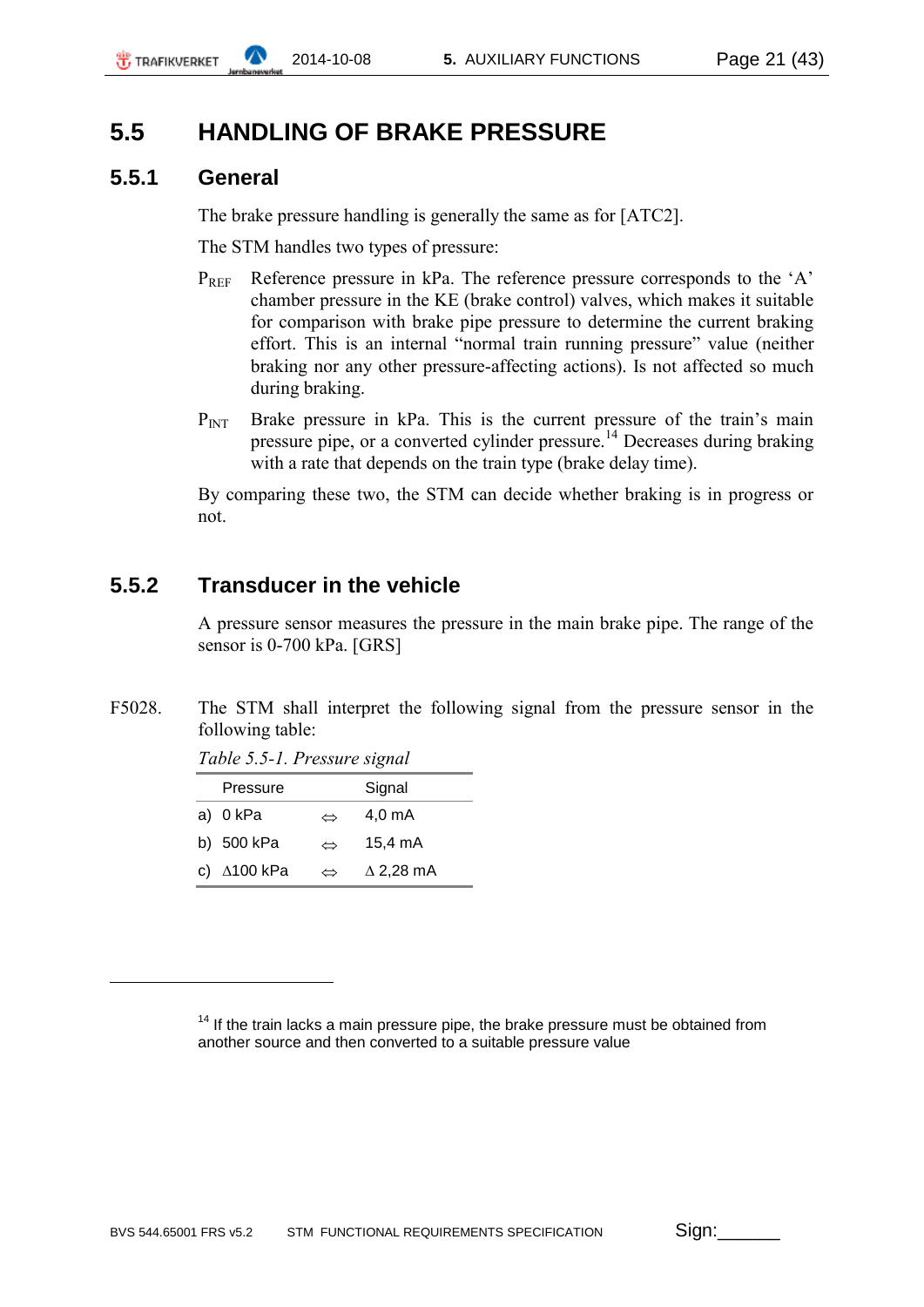F5029.51b a) The STM shall have this accuracy for the pressure measurement:

- 1.  $\pm 20$  kPa absolute value.
- 2.  $\pm$  10 kPa relative (measured over 1 s).

b) Resolution:  $\leq 6.25$  kPa.

*Note.* If the pressure input represents cylinder pressure ( $P_{\text{FEED}} = 2$ ), the input data must be recomputed to be usable in the internal calculations, which assume a brake pipe pressure.

F5030.51b Brake pressure recalculation.

- a) If pressure input represents brake pipe pressure (according to  $P_{\text{FEED}}$ ):
	- 1. Then  $P_{INT} = P_{EXT}$  (no conversion), and
	- 2.  $P_{INT}$  shall be limited to  $0 \le P_{INT} \le 550$  kPa, where
		- $-P_{EXT}$  is input value in kPa, set to 0 if negative value.
		- $-P_{INT}$  is internal pressure value in kPa.
- b) If pressure input represents cylinder pressure (according to  $P_{\text{FEED}}$ ):
	- 1. Then  $P_{INT} = 500 150 * (P_{EXT}/P_{FULL})$  (kPa), and
	- 2. P<sub>INT</sub> shall be limited to  $0 \le P_{INT} \le 550$  kPa.

where

- $P_{\text{EXT}}$  is input value in kPa, set to 0 if  $P_{\text{EXT}}$  < 0 or  $P_{\text{EXT}}$  > 955.
- $-P_{\text{INT}}$  is internal pressure value in kPa
- $-P_{FULL}$  is cylinder pressure in kPa, when full service braking is applied [Table CP].
- $-P_{\text{FEED}}$  informs about brake pressure feedback [Table CP].

*Note.* This conversion provides a synthetic brake pipe pressure, which should correspond to the behaviour of a real main pipe, i.e. 500 kPa for no brake and 350 kPa for full braking. By using a variable parameter  $P_{\text{FULL}}$  the calculation will be more accurate than in ATC-2, where  $P_{\text{FULL}}$  is always assumed to be 300 kPa.

*Note.*  $P_{\text{FULL}}$  is defined in an installation dependent configuration memory [F4002].

#### <span id="page-21-0"></span>**5.5.3 Calculation of reference brake pressure**

The reference pressure is an internal value which is designed to imitate the A chamber pressure in the KE valves. It can thus be used by the STM to determine how much braking that has been applied.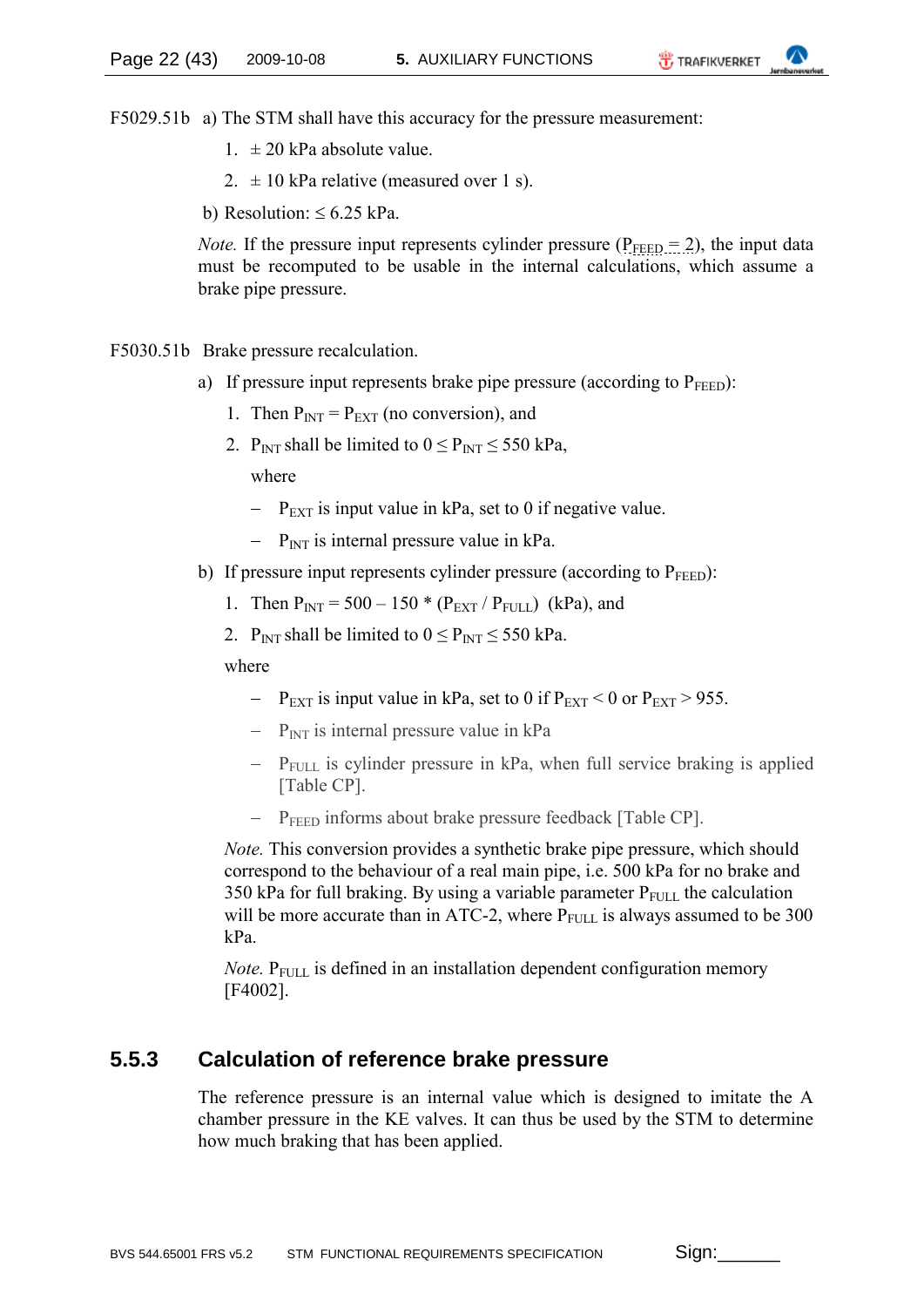#### **TE** TRAFIKVERKET

F5031. The pressure measured at start shall be used as reference pressure and shall thereafter be adapted to the current pressure according to the following table (which applies if the calculation is performed once per second):

| <b>CONDITIONS:</b>                            | ACTION:                   | <b>REMARKS</b>      |
|-----------------------------------------------|---------------------------|---------------------|
| $P_{REF} = P_{INT}$                           | No change                 | Constant pressure   |
| $P_{REF}$ < $P_{INT}$                         | $P_{REF} = P_{REF} + 1.5$ | Increasing pressure |
| $P_{REF}$ > $P_{INT}$ + 30                    | No change                 | <b>Braking</b>      |
| $P_{INT}$ + 30 $\geq$ $P_{REF}$ $>$ $P_{INT}$ | $P_{REF} = P_{REF} - 0.5$ | Sinking pressure    |
|                                               |                           |                     |

*Table 5.5-2. Reference brake pressure*

Where:

 $P_{REF}$  is the reference pressure.

- $P_{INT}$  is internal representation of brake feedback in main pipe pressure format, limited to max 550 kPa.
- Values given in kPa.

### <span id="page-22-0"></span>**5.5.4 Initializing the reference brake pressure**

F5032. The reference pressure shall be set on starting the STM:

- a) To the first stable  $P_{INT}$  value between 400-550 kPa achieved.
- b) Stable in this instance means that the pressure has not varied more than  $\pm 20$ kPa over 3 seconds.

*Note*. This begins with saving the pressure  $(= P_0)$  and starting the 3 s timer. If the pressure P<sub>INT</sub> then deviates more than  $\pm 20$  kPa from P<sub>0</sub> before time-out, a new pressure  $P_0$  is saved and the timer is restarted. This goes on until the pressure becomes enough stable.

### <span id="page-22-1"></span>**5.5.5 Error indications**

F5033. The error message 'TRYCKGIVARFEL' shall be given if:<sup>15</sup>

- a) The pressure measured ( $P_{\text{EXT}}$ ) is  $\leq -50$  kPa (2,9 mA).
	- 1. Simultaneously the  $P_{INT}$  pressure value shall be set equal to the reference pressure.
- b) The pressure measured ( $P_{\text{EXT}}$ ) is > 955 kPa (25,8 mA).

 $\overline{a}$ 

<sup>&</sup>lt;sup>15</sup> Differs from [ATC2]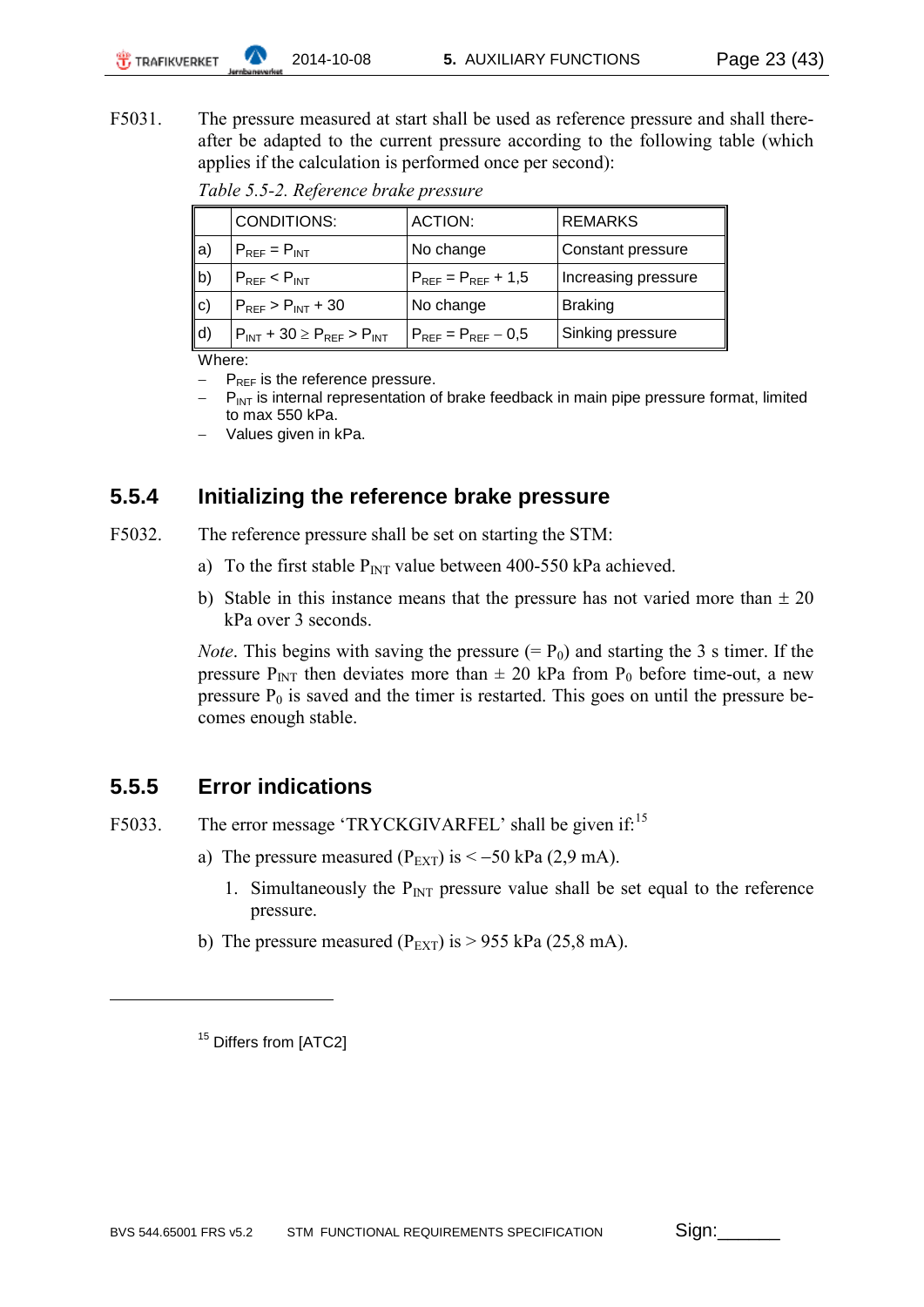$\bf\sigma$ 

*Note.* This check serves to detect hardware failures in the brake status input, and should not react to normal or abnormal pressure variations.

### <span id="page-23-0"></span>**5.5.6 Brake test**

F5034.51a Reserve.

a)-b) Reserve.

*Note*. The STM-controlled service and/or emergency brake test sequence will not start until the converted pressure ( $P_{INT}$ ) is not between 400-550 kPa, and also has remained steady within  $\pm 20$  kPa for 3 s [5.6.4.5].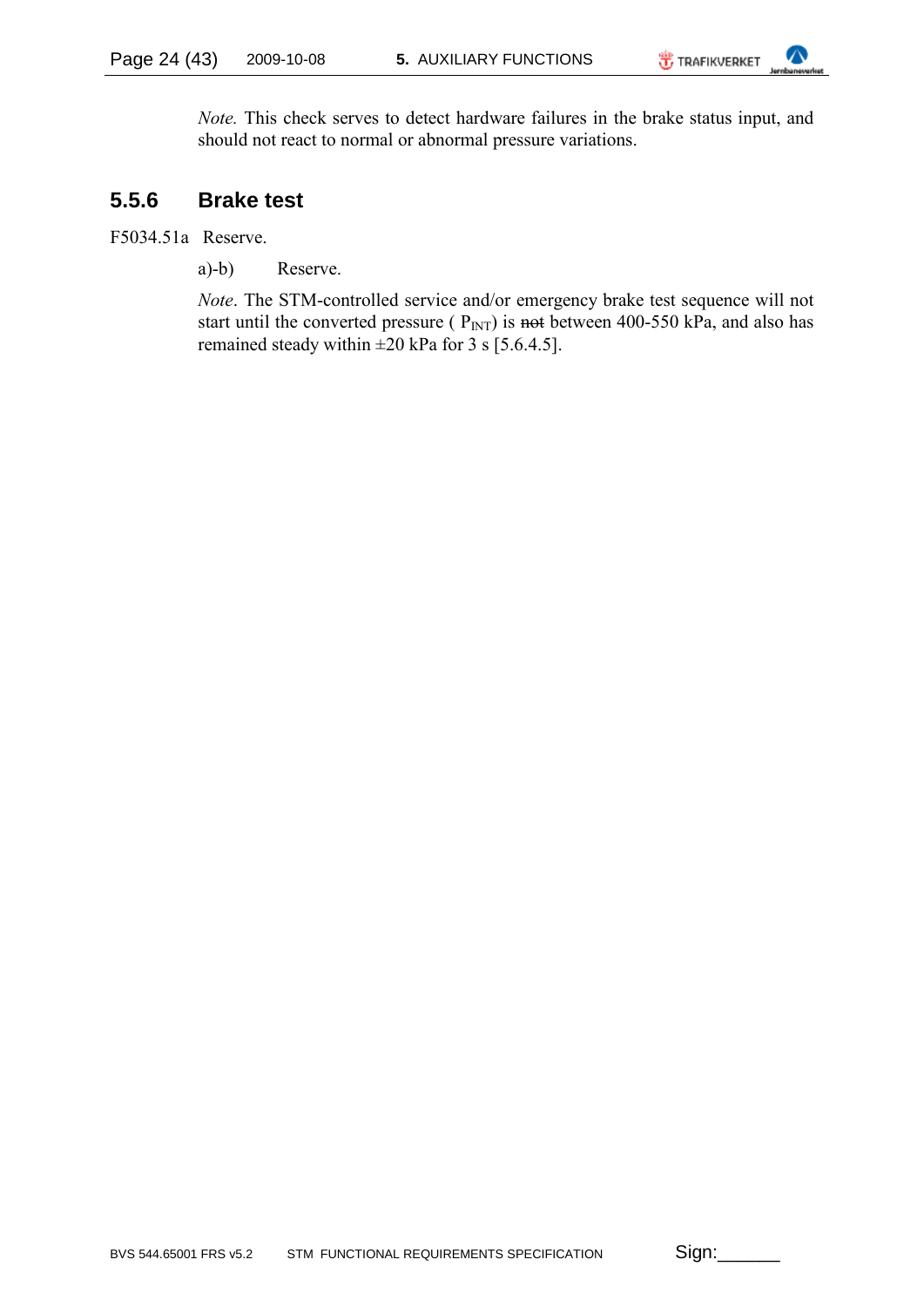# <span id="page-24-0"></span>**5.6 STM START OR STOP**

#### <span id="page-24-1"></span>**5.6.1 General**

The operating status of the STM equipment is determined by the ETCS according to cab status, and directly by the STM isolation switch.

The STM can be isolated by setting the STM isolation switch to Off. In this Shutdown state the supply to the STM brake circuits is interrupted, at the same time as the emergency brake valve is fed independently of the STM. The STM computers, however, are still powered.

With the STM isolation switch in position On, the connection of the system is determined by the ETCS according to cab status (A/B/Off). This selects the adequate antenna in some engines. When a cab is activated, the ETCS will request the STM to begin its start test, see below.

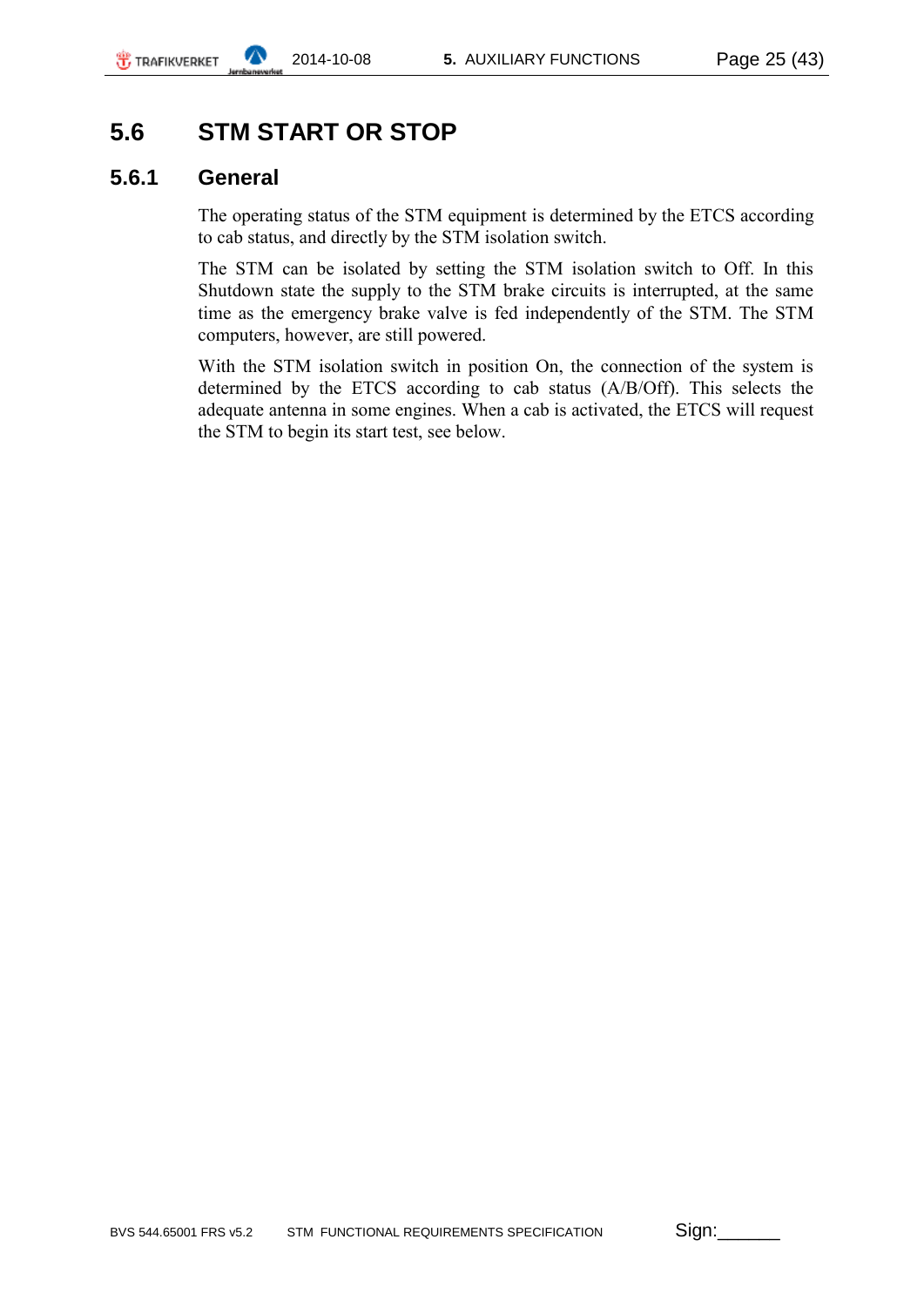**TRAFIKVERKET** 

#### <span id="page-25-0"></span>**5.6.2 STM self test**

The following items are tested:

- a) Internal STM functions
- b) STM ETCS communication<sup>16</sup>

The self test is halted on detecting an error, and the nature of the error is indicated.

- F5035. a) The STM self test shall be performed in Power On state (PO) during the Start of Mission procedure [4.3].
	- b) Parts of this test are also performed during normal operation (all states except NP and FA). Refer to supplier specification.
- F5036. a) The self test shall halt if a failure is detected.
	- b) The current self test position (test number) shall be displayed as specifically as possible.

*Note*. Refer to the supplier specification.

- F5037. The STM shall ensure that these functions are correctly working:
	- a) Internal STM functions.
	- b) The STM ETCS communication.<sup>17</sup>

*Note.* This test will be specified by the supplier.

F5038. The STM shall establish communication with the ETCS and ensure that this communication works correctly.<sup>18</sup>

 $\overline{a}$ 

- <sup>17</sup> Differs from [ATC2]
- <sup>18</sup> Differs from [ATC2]

<sup>&</sup>lt;sup>16</sup> Differs from [ATC2]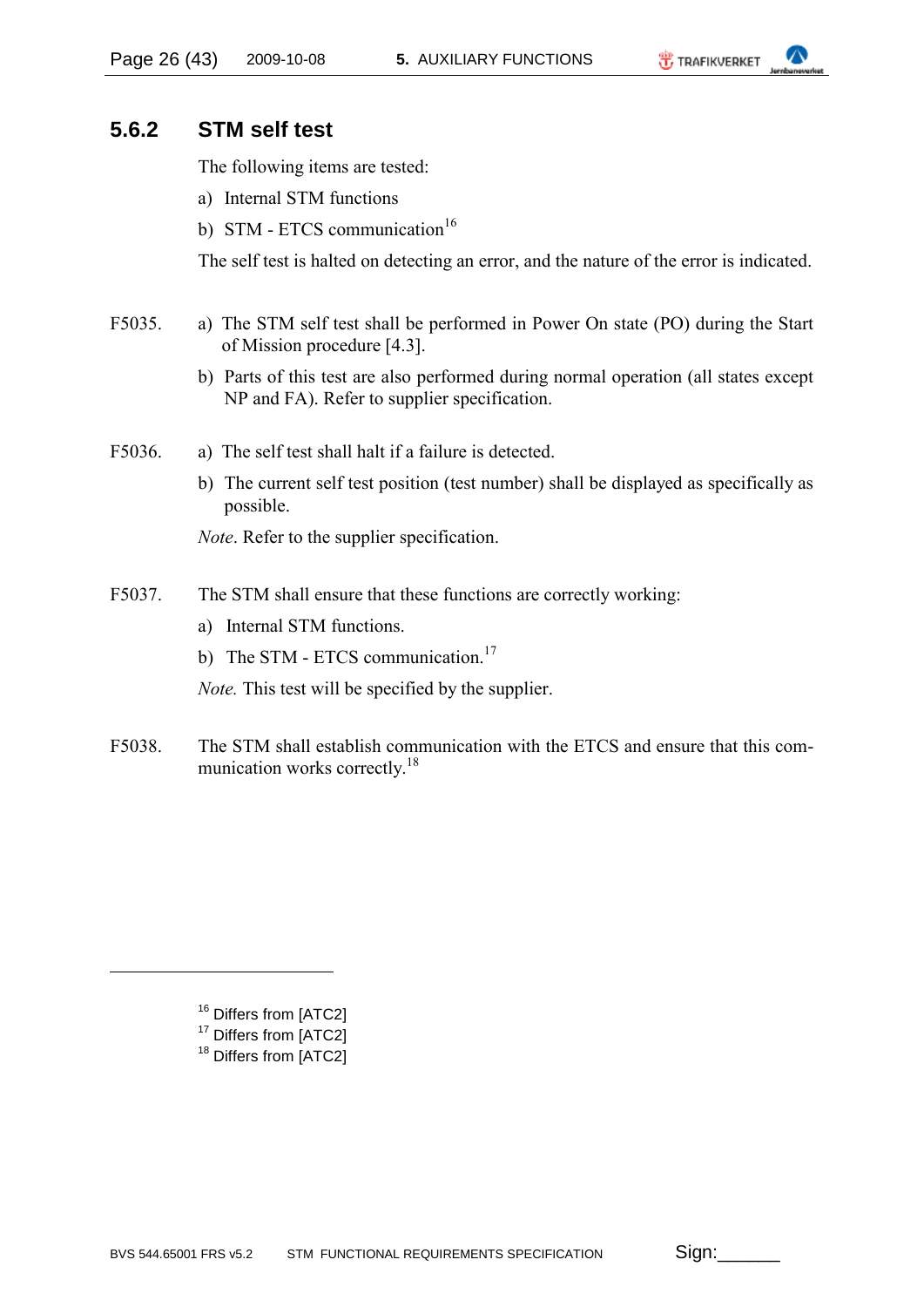#### <span id="page-26-0"></span>**5.6.3 STM start test**

The STM start test is equivalent to the ATC-2 startup test position 3 [ATC2] and is accomplished with help by the STM Specific Test Procedure [ESTM].

The start test is executed once during each Start of mission procedure (Data Entry), but only if there is a separate STM antenna. The following test is performed:

– STM transmission test.

F5039.51b The following applies if there is a separate STM antenna:

a) An STM specific test procedure shall be requested to the ETCS during the Start of Mission procedure.

1. Exception: If ETCS technical mode is equal to NL.

b) The STM shall carry out the start test even if the antenna is positioned directly above a balise.

*Note.* In this case however, the transmission test uses a slightly different algorithm than usual (specified by the supplier).

- F5040.51a With a separate STM antenna, the **transmission test** shall ensure:
	- a) That TEST1 functions with the transmitter  $=$  On.
	- b) That TEST1 does not function with the transmitter = Off.
- F5041.51a If there is a separate STM antenna, and if the STM start test fails, the following shall apply:
	- a) An error indication shall be given.
	- b) After that, the STM shall enter the Failure state.<sup>19</sup>

#### <span id="page-26-1"></span>**5.6.4 STM service brake test – Brake test A**

**5.6.4.1 General**

 $\overline{a}$ 

<sup>19</sup> Differs from [ATC2]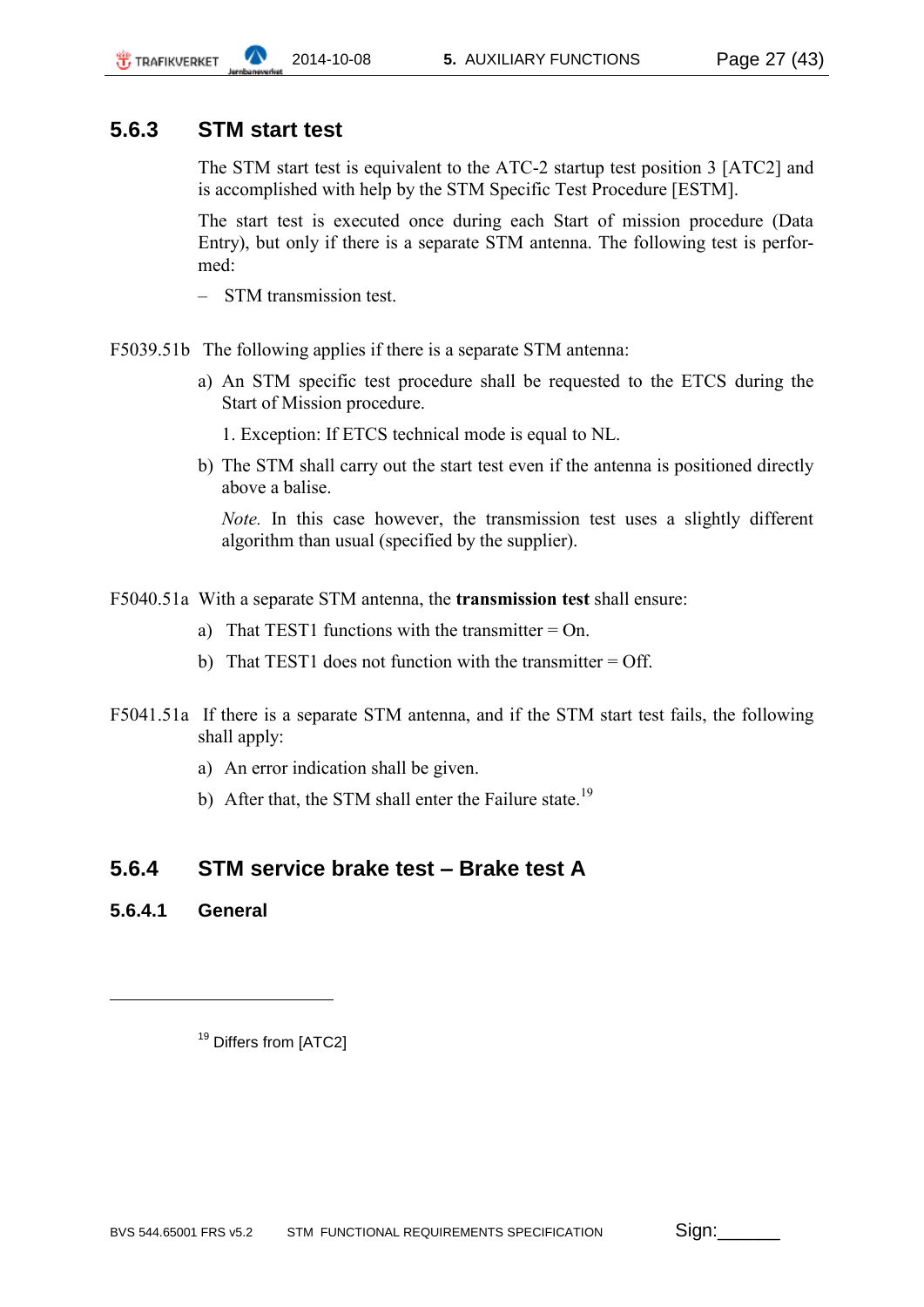STM service brake test sequence (brake test A):

- A1. STM brake feedback test.
- A2. STM service brake test (via ETCS).

The STM brake test is equivalent to the ATC-2 startup test positions 4, 5 and 6 [ATC2].

The brake test will only be carried out on request from the driver. The brake test should be executed during every mission.

Every test is halted on detecting an error, and the nature of the error is indicated.

The STM uses the ETCS brake interface or a direct connection to the service brake interface for service braking. The service brake test is still regarded as necessary because the deceleration supervision is based upon the ATC2 brake curve model, which relies heavily on the service brake function.

The STM brake test A is equivalent to the corresponding ATC-2 service brake startup test positions.

#### **5.6.4.2 Starting Brake test A**

*Note.* The STM brake test is only performed on request by the driver.

- $F5042.51d$  If  $SB<sub>TEST</sub>$  indicates that there is no approved ETCS service brake test method [Table CP], then the STM shall remind the driver to request Brake test A in the following cases: <sup>20</sup>
	- a) The train is stationary and has entered Data Available (DA) during the Start of Mission procedure.
		- 1. Exception. If a direct service brake interface is used [Table CP], Data Available (DA) is not required.

*Note.* This applies to cold start as well as change of cab.

- b) No successful Brake test A has been performed since last ETCS Start of Mission procedure  $(T_X = 5)$ , and:
	- 1. The train becomes stationary in state Data Available (DA), or
	- 2. The train passes a border to an ATC2-STM area and has entered Data Available (DA).

*Note.* Reserve.

<sup>20</sup> Differs from [ATC2]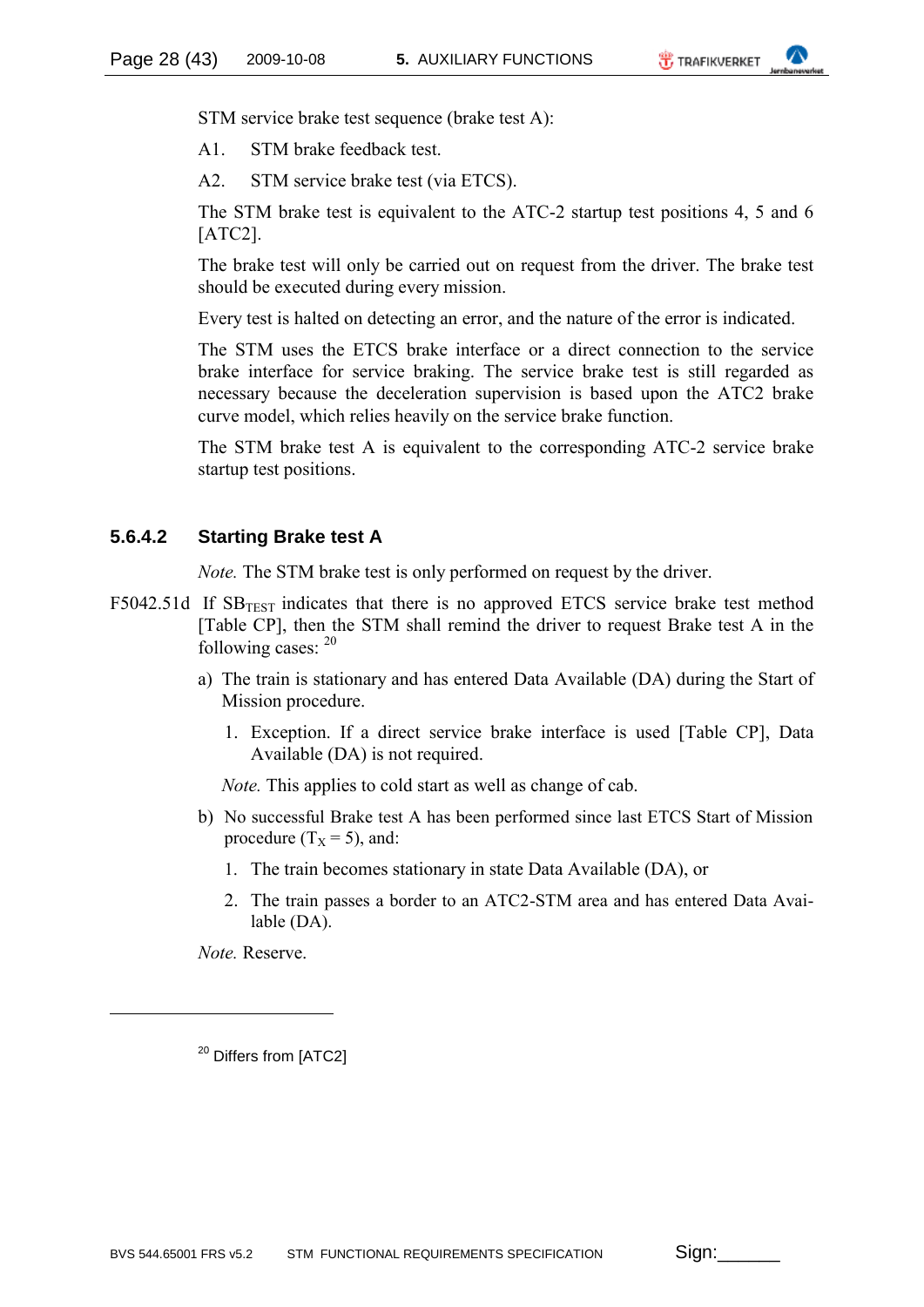F5042A.51b If  $SB$ <sub>TEST</sub> indicates that there is no approved ETCS service brake test method [Table CP], the STM shall start Brake test A under the following premises:

- a) The train is stationary,
	- 1. Reserve,

and

- b) The train is in state Data Available (DA), and
	- 1. Exception: If a direct service brake interface is used [Table CP] then Data Available (DA) is not required,

and

c) The driver presses the BRAKE TEST button.

A5042A.51o The STM shall start Brake test A under the following premises:

- a) The train is running or stationary,
	- 1. Exception: If a direct service brake interface is used [Table CP] the train shall be stationary,

and

- b) The train is in state Data Available (DA),
	- 1. Exception: If a direct service brake interface is used [Table CP] then Data Available (DA) is not required,

and

- c) The driver presses the BRAKE TEST button.
- F5042B.51a If  $SB_{TEST}$  indicates that there is no approved ETCS service brake test method [Table CP], the STM shall execute Brake test A in the following way:
	- a) The driver shall be informed when the test starts.
	- b) Perform STM brake feedback test (A1) according to [5.6.4.5] below.
	- c) If the previous test was accepted, perform the STM service brake test (A2) according to [5.6.4.3] below.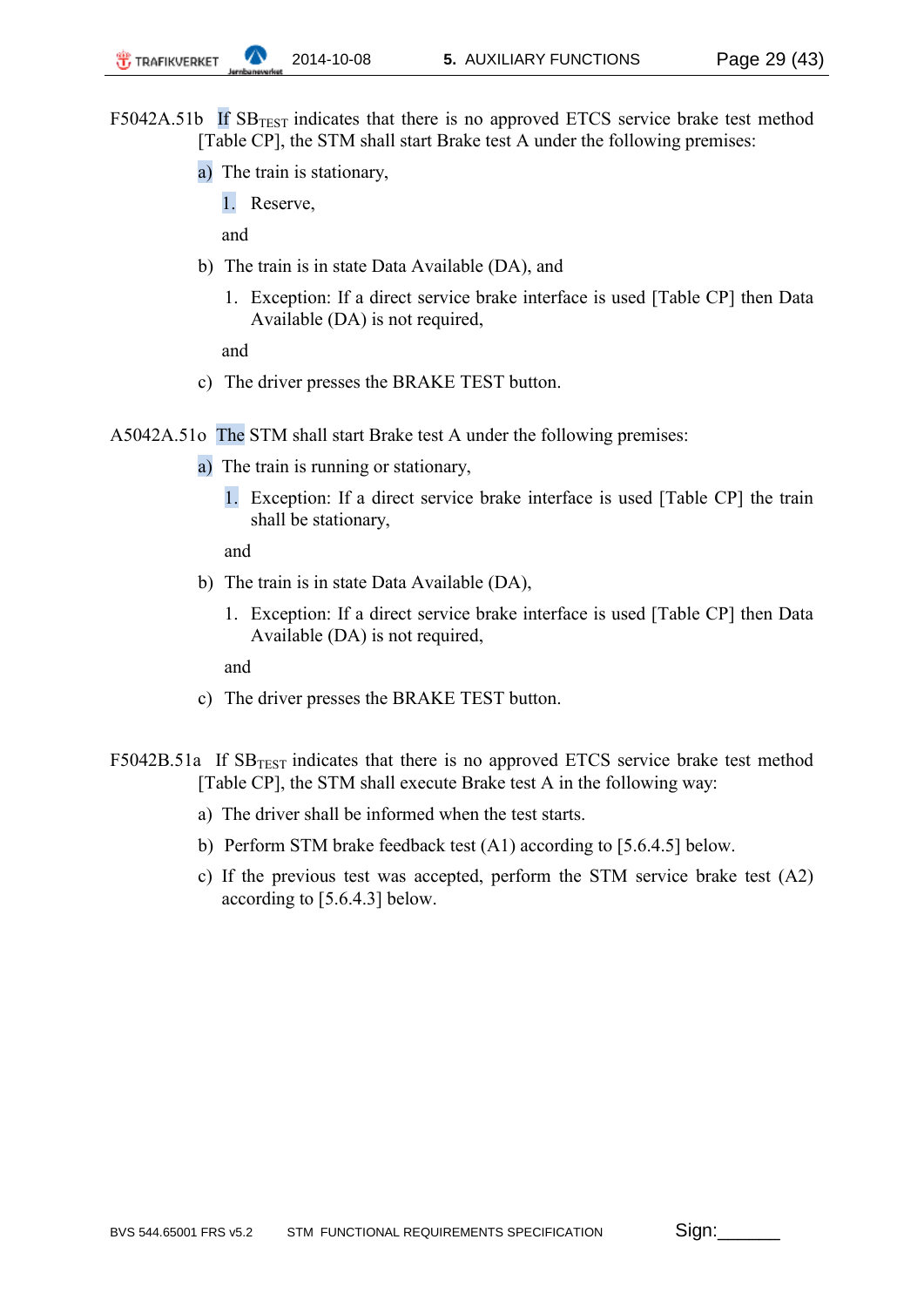#### **5.6.4.3 Perform the Service brake test (A2)**

F5042C.51b If the  $SB_{TEST}$  indicates that there is no approved ETCS service brake test method [Table CP], the service brake test shall be performed according to the following: $^{21}$ 

- a) Order service brake.
	- 1. If direct service brake interface is used  $[Table CP, SB<sub>DIRECT</sub>]$ , order service brake only through that interface.
	- 2. Otherwise, order service brake via the ETCS.
- b) Wait for:
	- 1. Pressure decrease of at least 25 kPa, and
	- 2. Service brake status = applied.

*Note.* Service brake status depends on the source of service brake order (via ETCS or direct SB interface)*.*

- c) Release the service brake.
- d) Wait for a pressure increase of at least 12 kPa.
- e) The test shall be considered as successful if a-d are fulfilled.
- $F5043.51b$  If  $SB<sub>TEST</sub>$  indicates that there is no approved ETCS service brake test method [Table CP]:
	- a) Reserve.
	- b) If the test was successful this shall be shown on the DMI, but no acknowledgement from the driver shall be required.
		- 1. Exception. If the STM emergency brake test (B) is performed directly after the STM service brake test (A), the result shall not be shown.
	- c) If any problem was detected, diagnostic information (train position and error indication) shall be shown according to supplier specification, and this information shall remain at least until acknowledged by the driver.
	- d) The test result shall be handled according to [5.6.4.4] below.

<sup>21</sup> Reserve.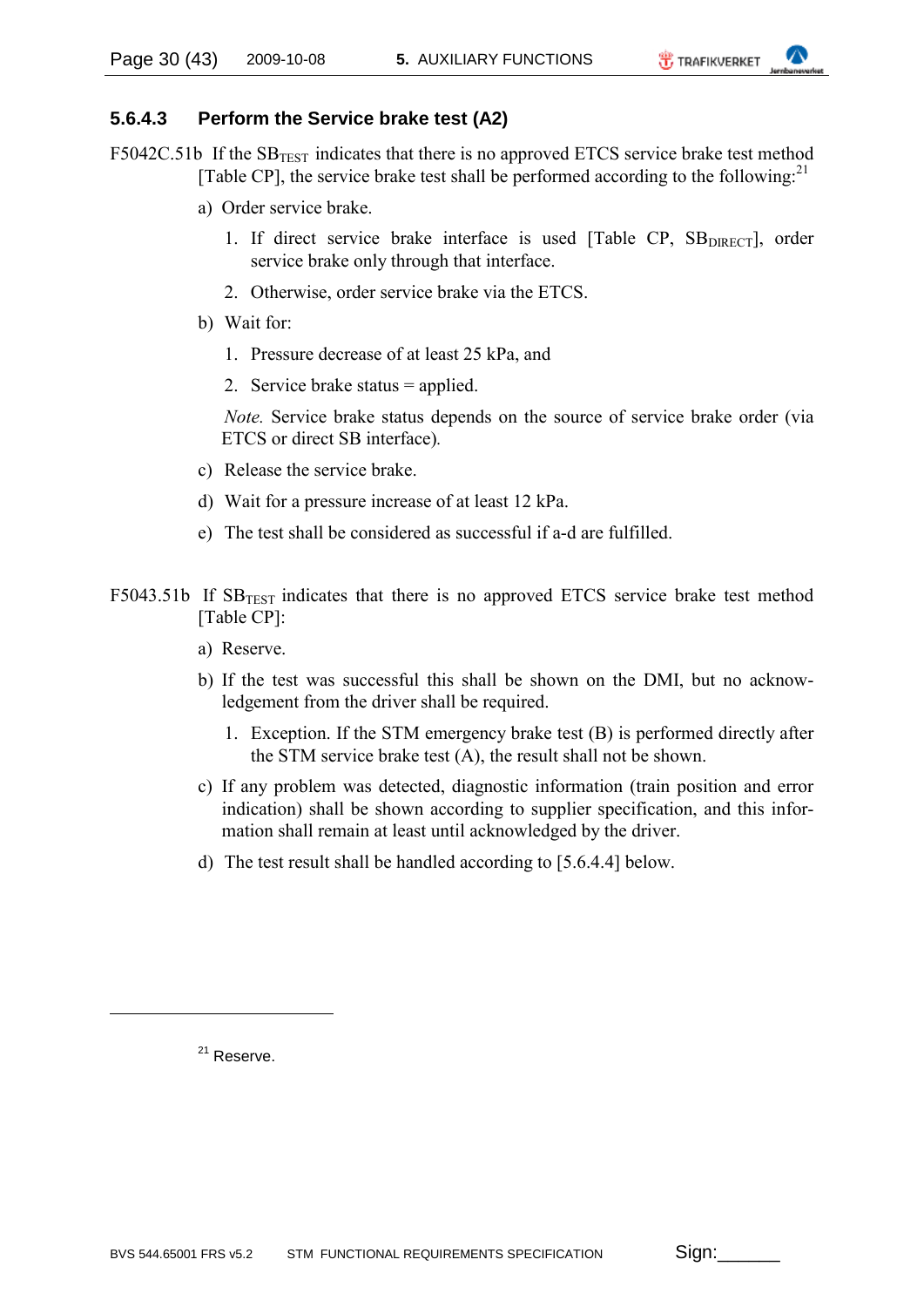#### **5.6.4.4 Additional brake delay time**

Depending on the results from Brake test A, an extra delay time  $(T_X)$  of 5 s can be added to the full service brake delay time parameter  $(T_B)$  for deceleration supervision. But this should not alter the originally entered delay time parameter  $T_B$ .

- F5043A.51b If  $SB$ <sub>TEST</sub> indicates that there is no approved ETCS service brake test method [Table CP], an extra brake delay time  $T_X$  of 5 s shall be added to the full service brake delay time  $(T_B)$  for braking curve calculations (but not for other purposes), if:
	- a) The last brake test failed, or
	- b) No brake test has been performed since the last Start of mission procedure.

*Note*. This extra delay time means that in case of STM service brake failure, the resulting emergency brake application will occur 5 s earlier, i.e. at the latest 5 s before the deceleration curve is passed.

- F5043B.51c If  $SB$ <sub>TEST</sub> indicates that there is no approved ETCS service brake test method [Table CP], the temporarily increased full service brake delay time shall affect the deceleration supervision.
	- a) Tx shall apply until:
		- 1. The brake pressure has been decreased by 60 kPa or more, and
		- 2. The braking curve interval is B or higher.
		- 3. If 1. and 2. are fulfilled, the STM shall emergency brake as soon as the curve DE is reached.

*Note.* This is to ensure brake application by a tested brake at the DE curve.

- b) Tx shall re-appear when one of the following events has occurred:
	- 1. The braking curve is repeated so that its interval changes to A.
	- 2. The braking curve interval returns to Ab.
	- 3. Vtarg = 0 km/h and the train speed decreases below  $V_{END}$ .
- c) Exception to a) and b): Deceleration supervision due to braking curve to 80 km/h after balise failure.

*Note*. If Tx is removed according to a) the S<sub>BRAKE</sub> moves towards the deceleration curve in a normal way, which makes it possible for the driver to avoid STM brake intervention when there is a short target distance.

- F5043C. The extra brake delay time  $T_X$  shall be set to 0 s (return to the original delay time parameter  $T_B$ ) when:
	- a) After a successful Brake test A.

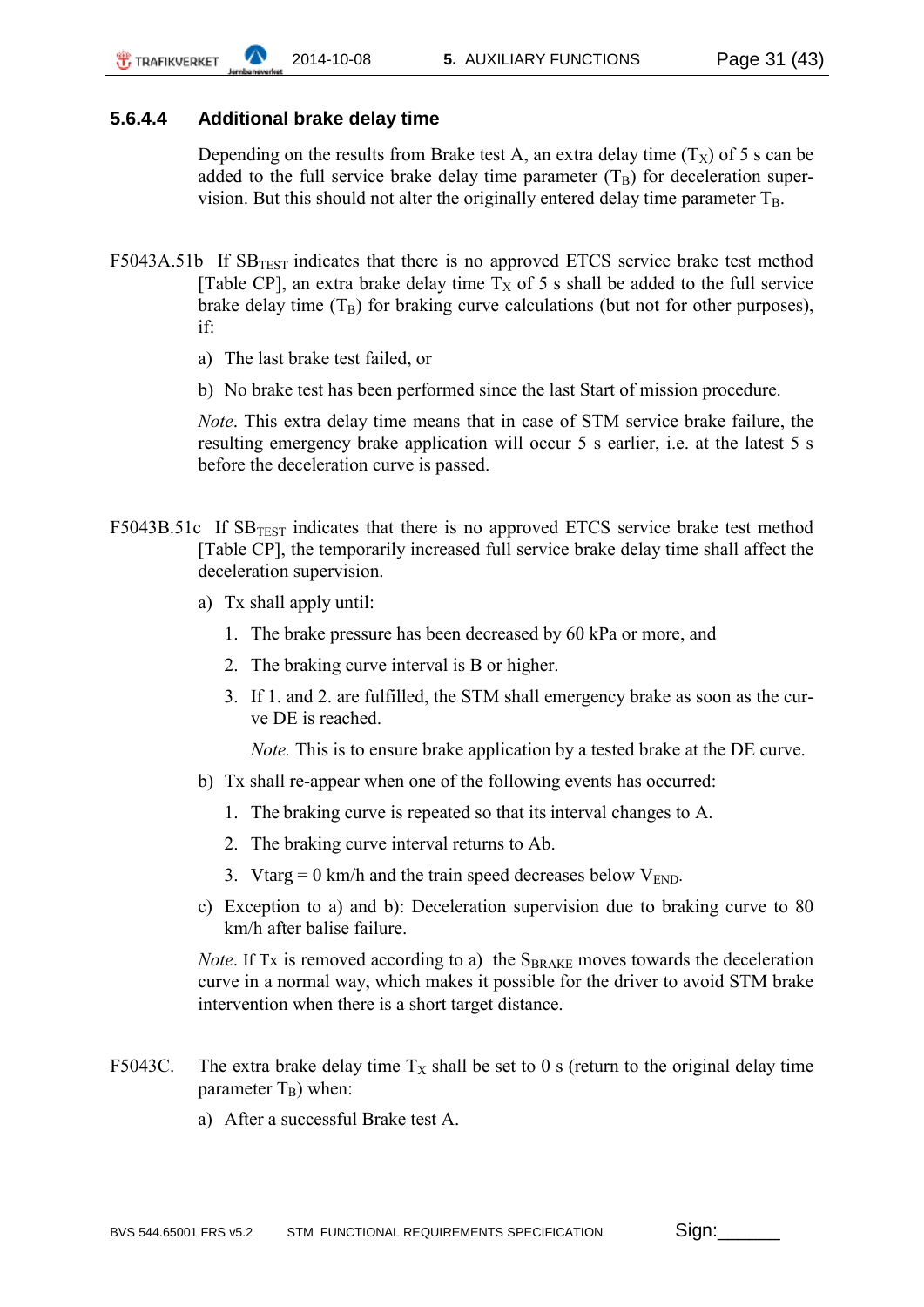- F5044.51b If there is no approved ETCS service brake test method according to  $SB_{TEST}$ [Table CP]:
	- a) The STM brake feedback test (A1) shall initialize Brake Test A  $[5.6.4.2]$ <sup>22</sup>
	- b) The test shall not be accepted if:
		- 1. The pressure measured ( $P_{\text{EXT}}$ ) is  $\leq -50$  kPa (2,9 mA).
		- 2. The pressure measured ( $P_{\text{EXT}}$ ) is > 955 kPa (25,8 mA).

*Note.* This check serves to detect hardware failures in the brake status input, and should not react to normal or abnormal pressure variations.

- c) The test shall finish (proceed with test A2) when:
	- 1. The converted pressure ( $P_{\text{INT}}$ ) is between 400-550 kPa, and
	- 2. The converted pressure ( $P_{INT}$ ) has remained steady within  $\pm 20$  kPa for 3 s. *Note*. Refer to [5.6.5.25] below.
- d) Reserve.

### <span id="page-31-0"></span>**5.6.5 STM emergency brake test -- Brake test B**

#### **5.6.5.1 General**

This sub-section applies only for trains equipped with a direct STM emergency brake interface.

The STM emergency brake test sequence (brake test B):

- B1. STM brake feedback test.
- B2. STM emergency brake test (own interface).

There is no specific brake test for an STM which is only equipped with ETCS emergency brake interface. This type of braking is supervised every time that the STM orders emergency braking.

The STM brake test B is equivalent to the ATC-2 emergency brake startup test positions.

The brake test should be executed during every mission, or at least once within 24 hours.

Every test is halted on detecting an error, and the nature of the error is indicated.

<sup>22</sup> Differs from [ATC2]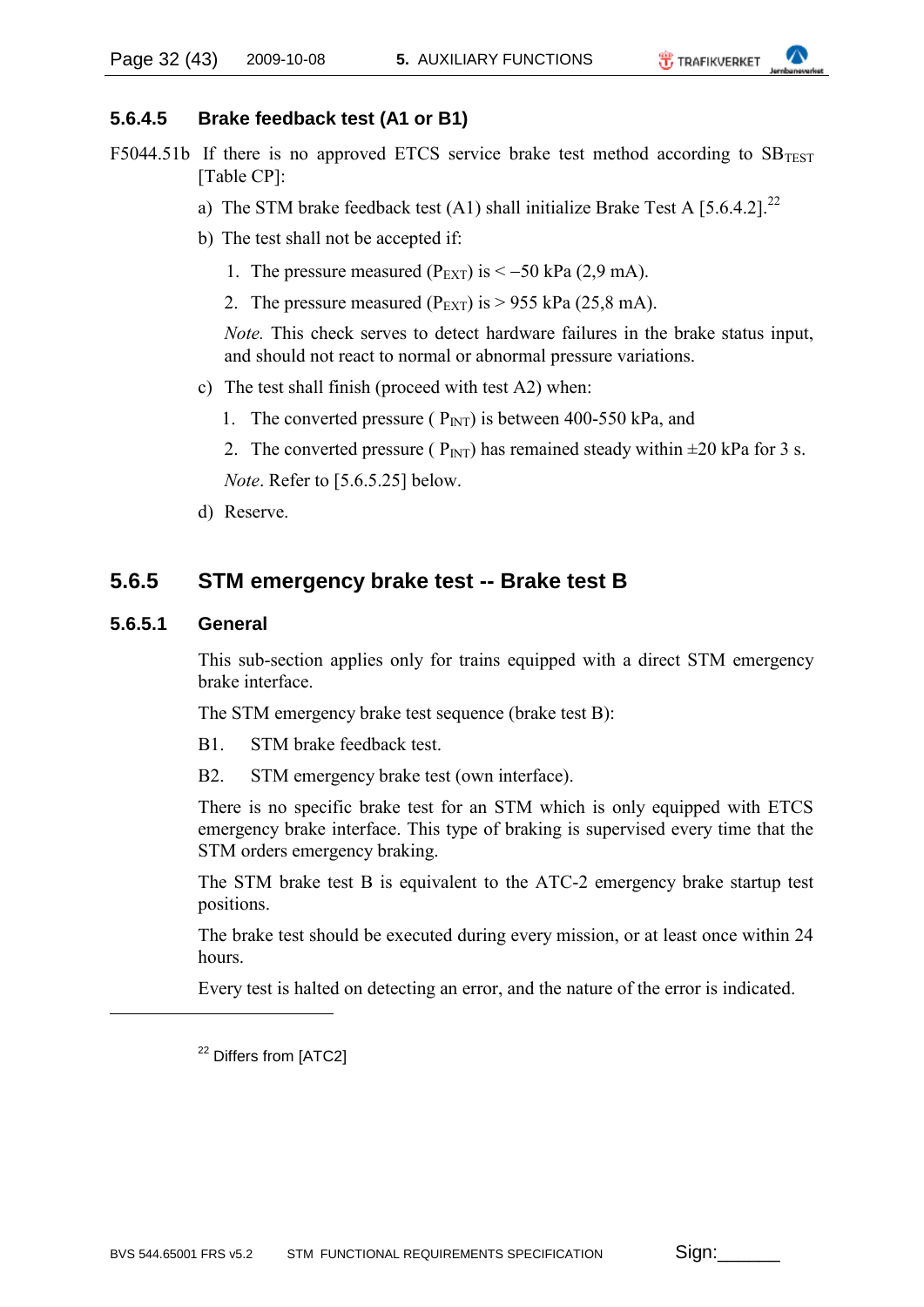# **5.6.5.2 Starting Brake test B**

- F5044A.51o If there is direct STM emergency brake interface according to  $EB_{\text{DIRECT}}$  [Table  $CP$ ] and there is no STM service brake interface according to  $SB<sub>DIRECT</sub>$  [Table CP], the following shall apply:
	- a) The STM brake feedback test (B1) shall initialize Brake Test B [5.6.5.2.].<sup>23</sup>
	- b) The test shall not be accepted if:
		- 1. The pressure measured  $(P_{EXT})$  is  $\leq -50$  kPa (2,9 mA).
		- 2. The pressure measured ( $P_{\text{EXT}}$ ) is > 955 kPa (25,8 mA).

*Note.* This check serves to detect hardware failures in the brake status input, and should not react to normal or abnormal pressure variations.

- c) The test shall finish (proceed with test B2) when:
	- 1. The converted pressure  $(P_{\text{INT}})$  is between 400-550 kPa, and
	- 2. The converted pressure ( $P_{INT}$ ) has remained steady within  $\pm 20$  kPa for 3 s.
- F5045. If the train is equipped with a direct STM emergency brake interface [Table CP] then the STM shall remind the driver to request Brake test B, alternatively automatically perform this brake test in the following cases: $^{24}$ 
	- a) The train is stationary and has entered Data Entry (DE) right after each cold start.
	- b) At change of cab, if there was more than 24 hours since last time.

*Note*. It is allowed to make the test more frequently.

*Note*. If direct STM service brake interface [Table CP] is used, the test will be performed after the brake test A has been finished.

- F5045A.51c If a direct emergency brake interface is used [Table CP], the STM shall start Brake test B under the following conditions:
	- a) The train is stationary, and
	- b) The Start of Mission procedure is ongoing or STM shunting is finished , and

 $\overline{a}$ 

<sup>&</sup>lt;sup>23</sup> Differs from [ATC2]

<sup>&</sup>lt;sup>24</sup> Differs from [ATC2]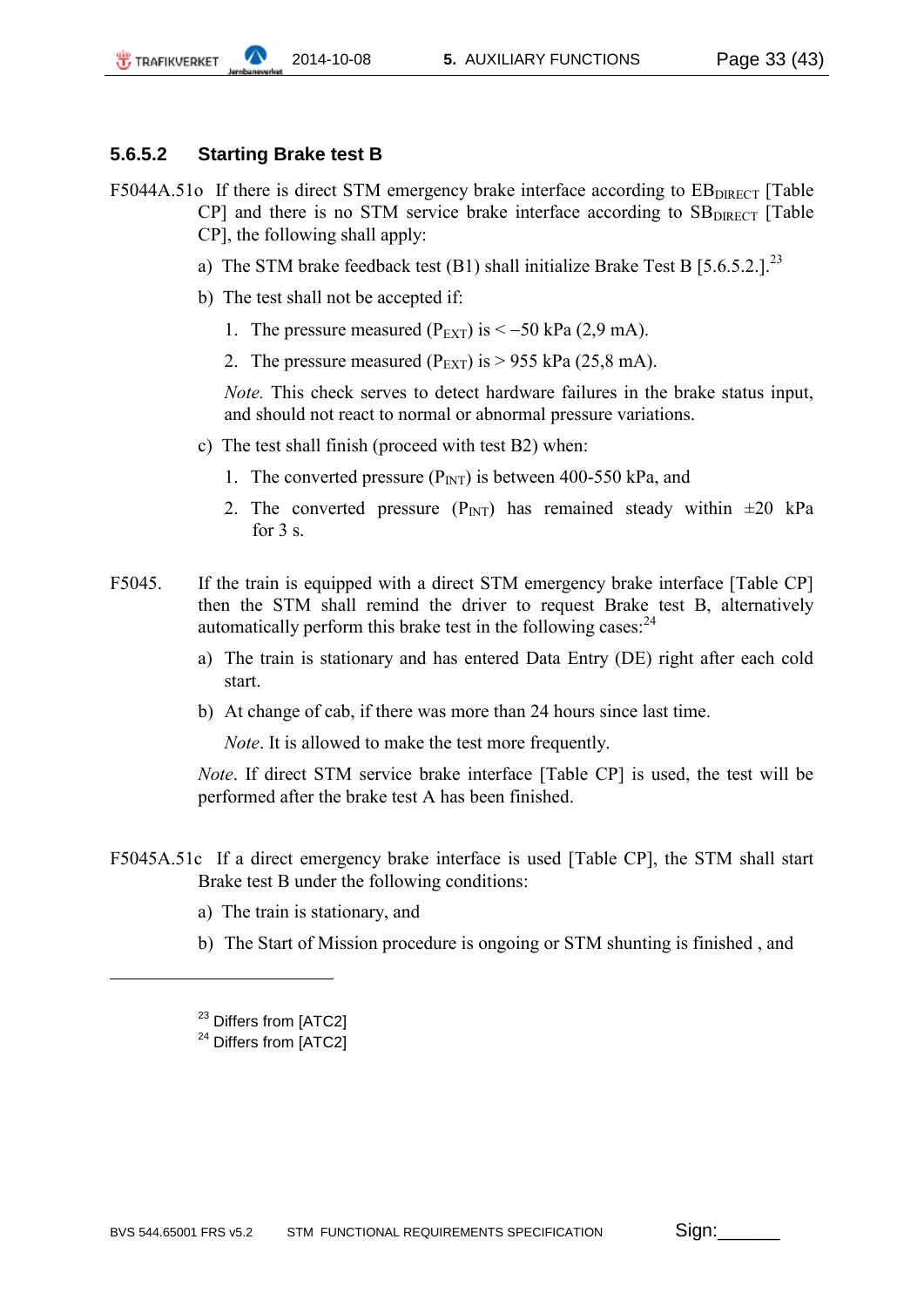∽

- c) The ETCS is not performing its own emergency brake test at the same time, and
- d) The driver presses the BRAKE TEST button, or the brake test starts automatically.

*Note*. Reserve.

- F5045B.51b If a direct emergency brake interface is used [Table CP], tThe STM shall execute Brake test B in the following way:
	- a) The driver shall be informed when the test starts.
	- b) If a direct STM service brake interface according to  $SB_{DIRECT}$  [Table CP] is not used, perform STM brake feedback test (B1) according to [5.6.4. 5] above.

*Note*. If the STM brake feedback test is already done before the service brake test (via a direct service brake interface), it needs not to be done before the emergency brake test.

c) If the previous test was accepted or if a direct STM service brake interface according to  $SB<sub>DIRECT</sub>$  [Table CP] is used, perform the STM emergency brake test (B2) according to [5.6.5.3] below.

1- If a direct STM service brake interface according to  $SB<sub>DIRECT</sub>$  [Table CP] is used, the STM emergency brake test (B) shall be performed directly after the STM service brake test (A).

d) The STM shall not leave the Data Entry state until Brake Test B has been performed (if the test has been started).

*Note*. ETCS performs "Standstill supervision" until the Start of Mission procedure has been completed.

#### **5.6.5.3 Perform Brake test B**

- F5045C.51a If a direct emergency brake interface is used [Table CP], the emergency brake test shall be started in the following way.
	- a) The emergency brake test (B2) shall be initiated by an emergency brake request direct from the STM to its own emergency brake interface.
	- b) No emergency brake order shall be given to the ETCS.
- F5046.51a Requirements for the emergency brake test**,** if the STM is equipped with an interface of its own [Table CP]**:**
	- a) For brake pipe measurement:
		- 1. The valve shall be opened and closed again after 1 s.
		- 2. The pressure ( $P_{\text{INT}}$ ) shall drop within  $T_{\text{EBCHK}}$  seconds after opening of the valve by at least 60 kPa below the momentary pressure measured before opening of the valve, or else the brake test shall halt.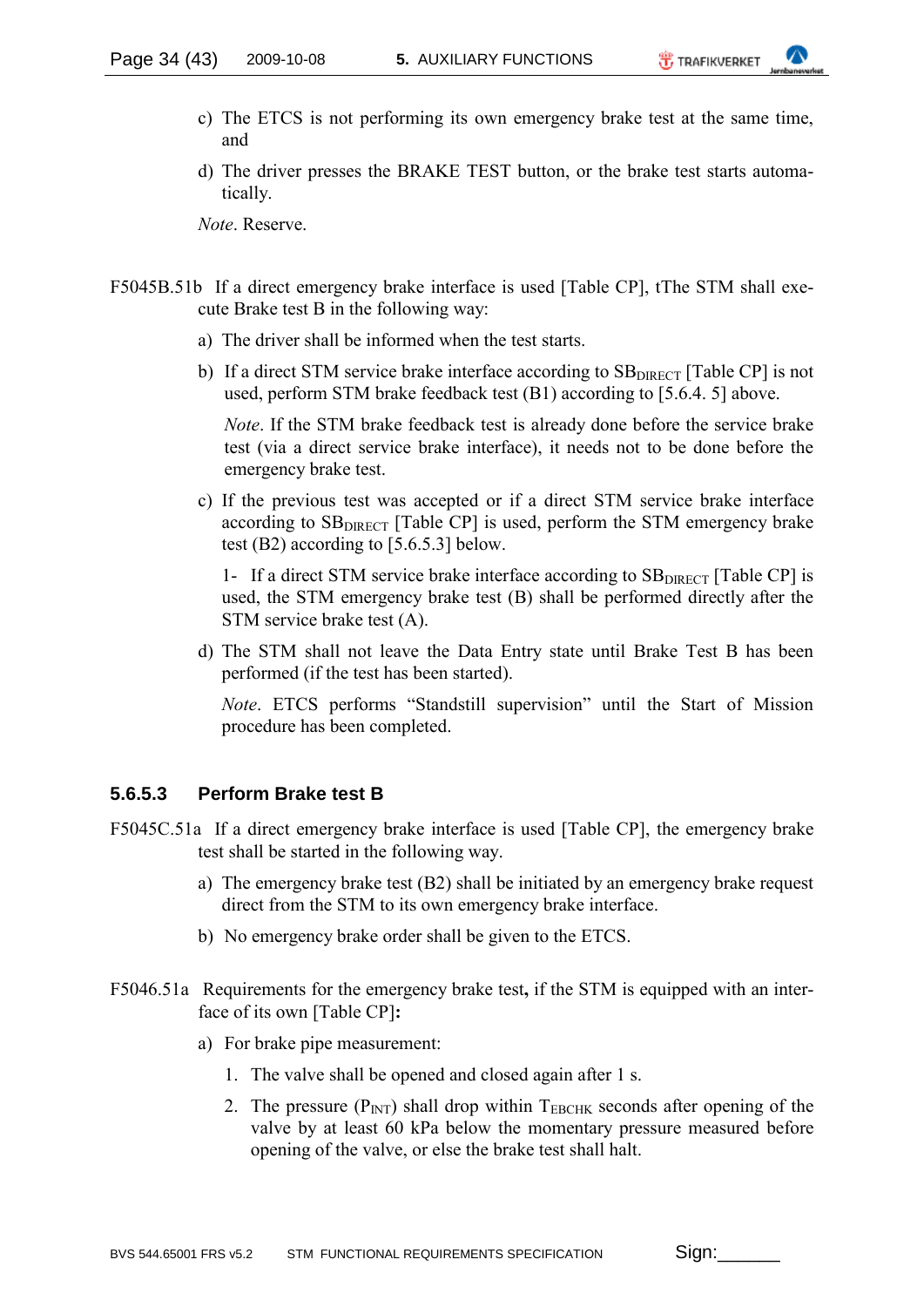- b) For cylinder measurement:
	- 1. The valve shall be opened and closed again after 2,5 s.
	- 2. The pressure ( $P_{\text{INT}}$ ) shall drop within  $T_{\text{EBCHK}}$  seconds after opening of the valve by at least 60 kPa below the momentary pressure before opening of the valve, or else the brake test shall halt.

*Note*. An unpowered valve is assumed to be open.

- c) The STM shall also ensure that the emergency brake output circuits are electrically correct during emergency braking.
- d) For any standby computers, only the relay functions shall be checked.

*Note.* c) and d) may be specific for each manufacturer.

- F5047.51a Results of Brake test B.
	- a) The STM shall indicate the brake test results on the DMI.
	- b) Exception to a): If the test was successful this shall not be shown on the DMI.
	- c) If the STM fails the test, diagnostic information according to supplier specification shall be shown until acknowledged by the driver.
	- d) After acknowledgement by the driver, the STM shall proceed to the Failure state (FA).

#### <span id="page-34-0"></span>**5.6.6 Roll-away protection**

This function prevents a train from rolling away without a driver.**<sup>25</sup>**

#### **5.6.6.1 Normal roll-away protection**

 $\overline{a}$ 

- F5048.51a Full or soft service braking depending on  $SB<sub>SOFF</sub>$  [Table CP] shall be applied if all following conditions are fulfilled:
	- a) The train was stationary during  $\geq 1$  second, and

 $25$  This function can also detect errors in the direction controller inputs, which could cause the STM system's transmitter to fail until the train has started moving (the transmitter starts normally when the direction controller is set to Forward or Reverse). If this error remained undetected and an odometer error subsequently occurred, then it is possible that neither speed measurement nor balise detection would function without any warning to the driver.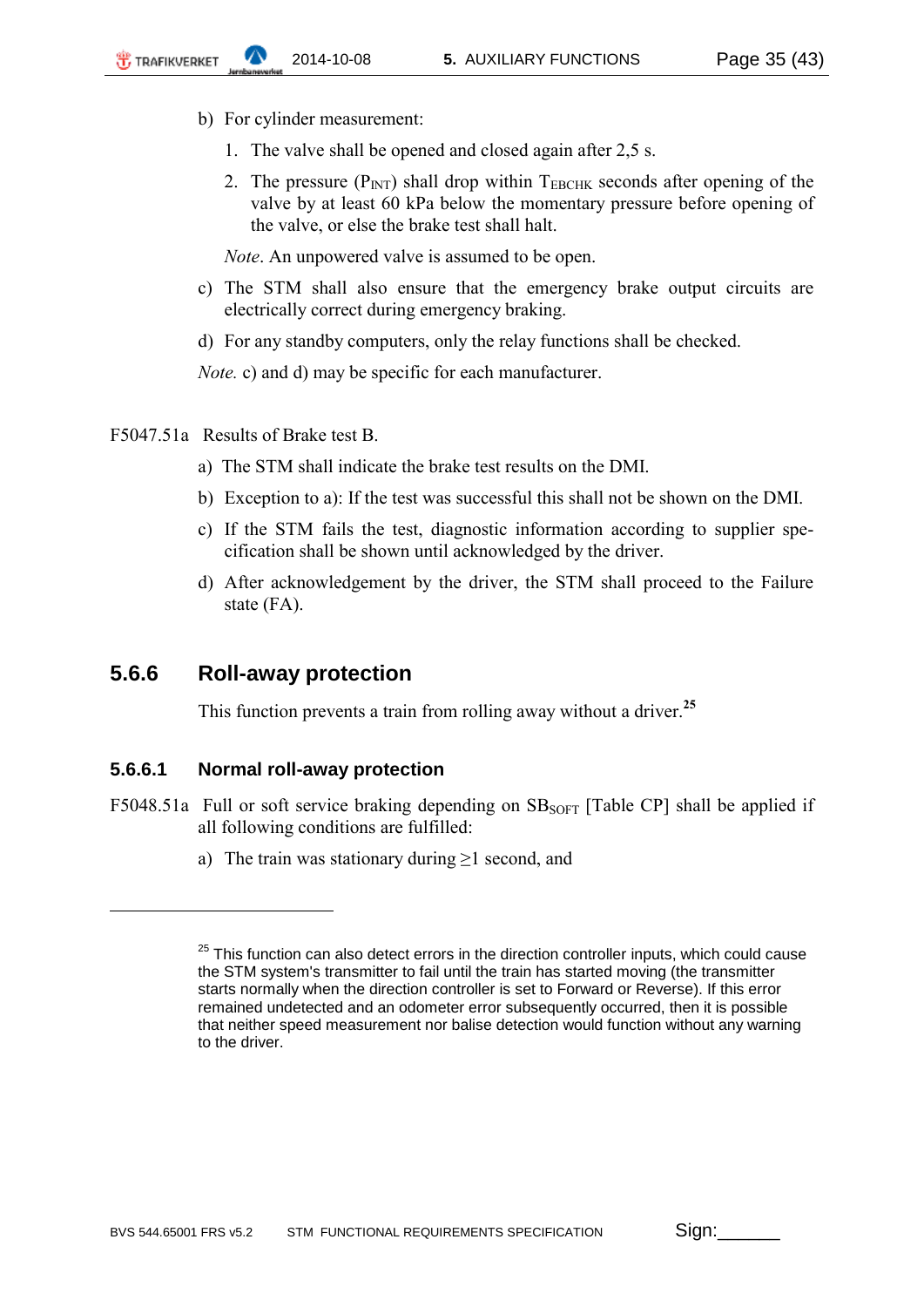- b) Then begins rolling up to 5 m, and
- c) The direction controller is in the Neutral position.
- F5049.51a The message 'RULLNINGSVAKT' shall be indicated while the service braking is applied. $26$
- F5050.51a The service braking shall immediately be released when the message is acknowledged.

#### **5.6.6.2 Strict roll-away protection after passing stop**

- F5050A. The strict roll-away protection applies only when:
	- a) There has been an unpermitted stop or landslide passage, and
	- b) The driver has not yet acknowledged the "Bekräfta...." message.
- F5050B. During strict roll-away protection, emergency braking shall be applied if both conditions are fulfilled:
	- a) The train is really stationary (not moving slowly), and
	- b) Then moves 1 m (or more).

*Note*. The direction controller can be in Forward, Neutral or Reverse.

### <span id="page-35-0"></span>**5.6.7 Change to resting mode (de-activated cab)**

In a de-activated cab, all indications on the DMI are extinguished and no supervision or braking is performed. This is mainly managed by the ETCS.

Refer to [4.3.13] and to the ETCS specifications.

<sup>26</sup> Differs from [ATC2]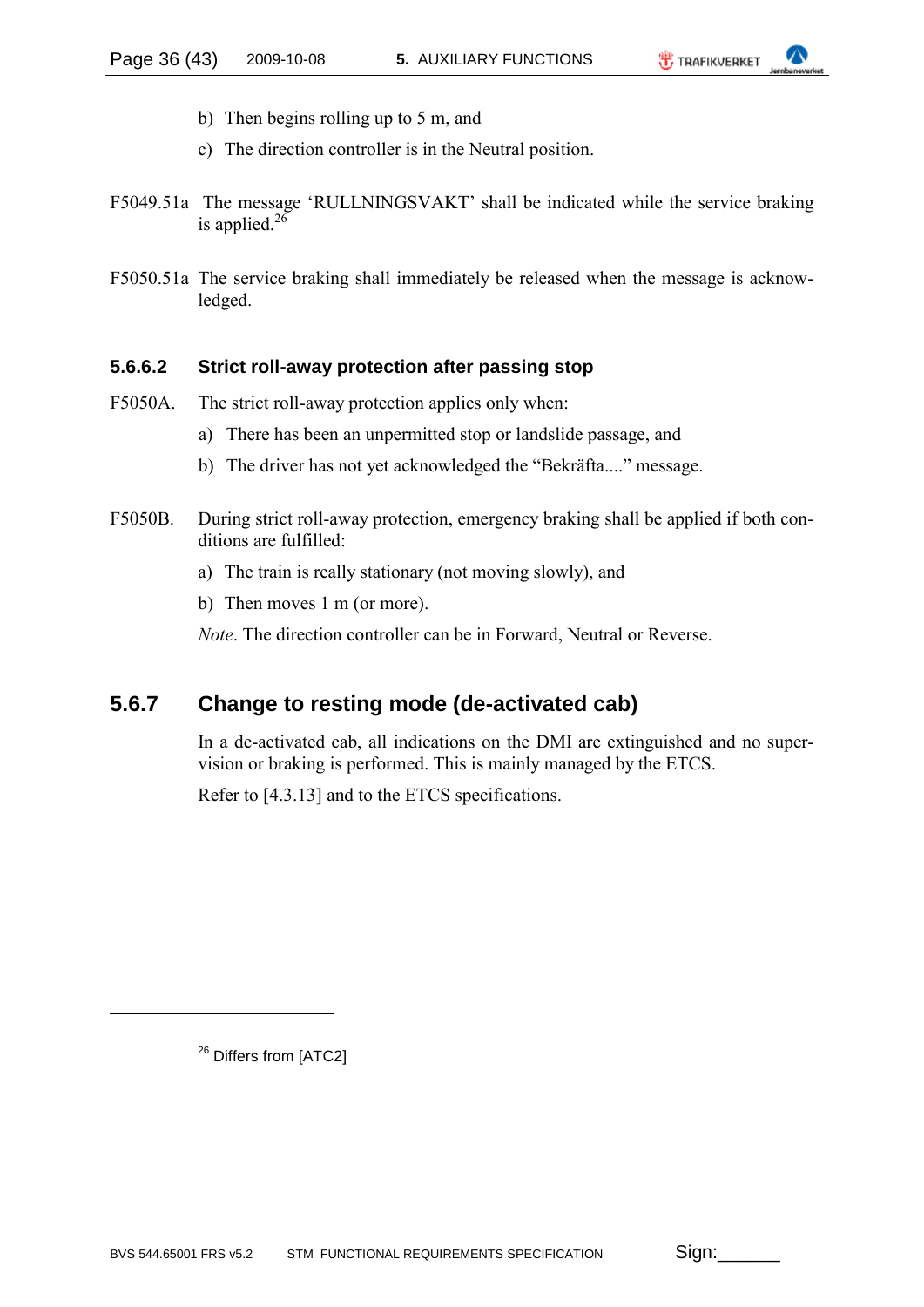# <span id="page-36-0"></span>**5.7 DECELERATION MEASUREMENT**

#### <span id="page-36-1"></span>**5.7.1 General**

The deceleration of the train will be measured during every braking process. A new brake percentage is then computed according to the achieved result. This makes it possible for the driver to verify that the entered brake percentage is resonable.

This function has no other implication on the STM. Train parameters, deceleration supervision etc. are not affected.

In the following description, and the associated requirements, all references to brake pressure assume a UIC brake pipe system. For systems with e.g. cylinder pressure measurement the given values are adapted by using the internal pressure variable  $(P_{INT})$ .

#### <span id="page-36-2"></span>**5.7.2 Measurement**

As soon as the brake pressure has decreased with more than 60 kPa, and when the brake delay time has passed, the STM starts measuring (logging) pressure, speed and time.

This measurement continues until the difference between the reference pressure and the main pipe pressure becomes less than 40 kPa, or until the train has slowed down below 25 km/h.

The STM calculates the average pressure reduction and the average train deceleration during this period.

Should the average pressure reduction become smaller than 150 kPa, the average deceleration will be recalculated to represent full service braking.

The following figure shows the measurement principles. The following values are assumed:  $T_B = 4$  s,  $P_{REF} = 500$  kPa.



*Figure 5.7-1. Deceleration measurement*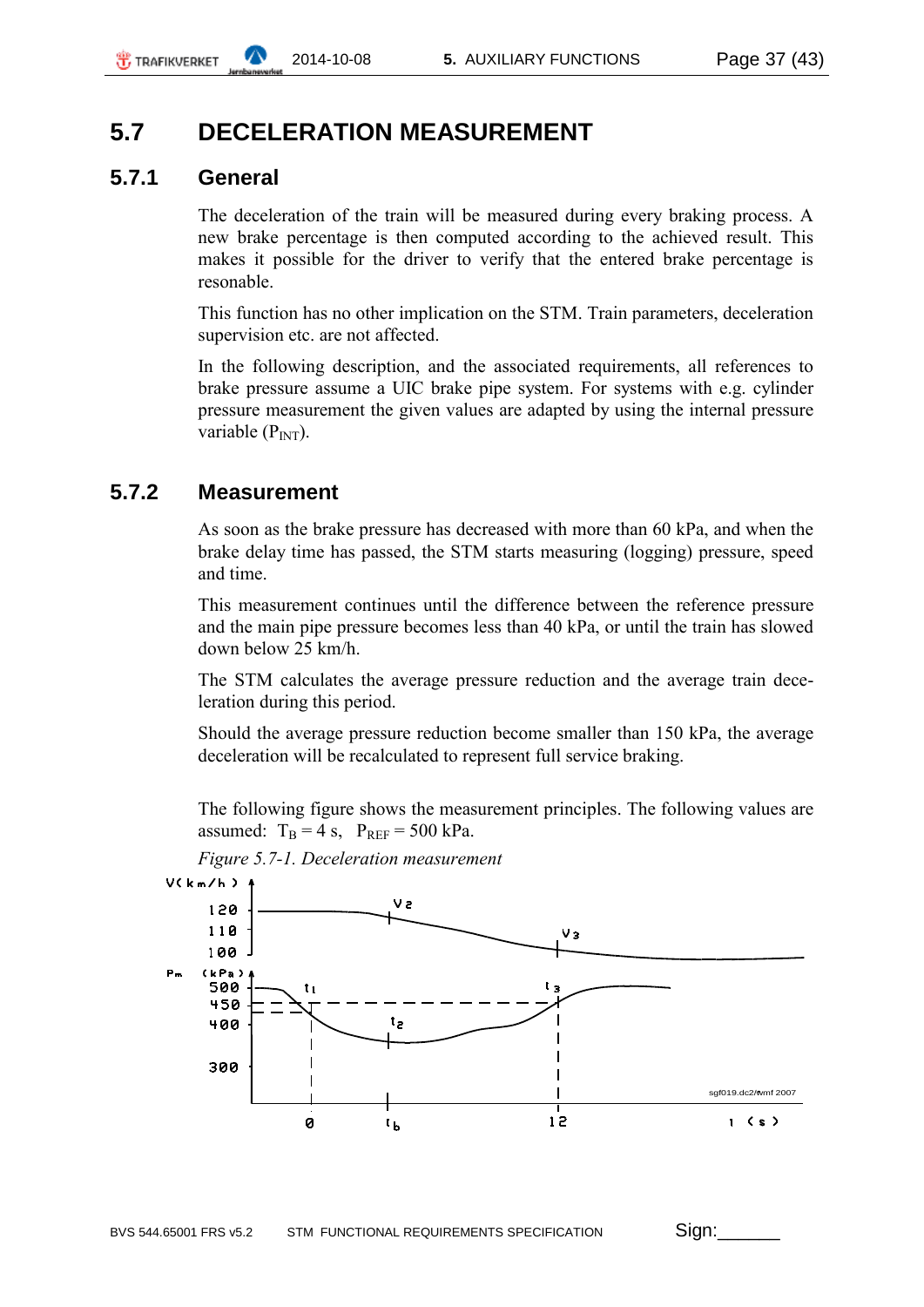- F5051. The deceleration measurement shall be started if
	- a)  $V_{\text{TRAIN}} > 25$  km/h, and
	- b) The brake pressure  $(P_{INT}) < P_{ref}$  60 kPa (at time t<sub>1</sub>), and
	- c) At least 15 seconds has elapsed since the previous measurement was finished. $27$
- F5052. When the delay time is passed after  $t_1$ , i.e. at time  $t_2$ , the train speed shall be measured  $(V_2)$ .
- F5053. a) During the time interval between  $t_2$  and  $t_3$ , the average value of the pressure reduction shall be measured ( $P_{REF}$  -  $P_{INT}$ ).
	- b) During this measurement, the momentary value of  $P_{REF}$   $P_{INT}$  shall be limited to 150 kPa.
- F5054. The train speed is measured once again  $(V_3)$  when:
	- a) The brake pressure ( $P_{INT}$ ) has increased to  $> P_{REF}$  40 kPa (at t<sub>3</sub>), or
	- b) The train has slowed down below 25 km/h, or
	- c)  $t_3 t_1 \ge 60$  s.

*Note.* This means that the measurement will be finished.

F5055. If t<sub>3</sub> - t<sub>2</sub>  $\geq$  4 s, (successful measurement) the following calculation shall be performed:

$$
B_M = \frac{V_2 - V_3}{t_3 - t_2} \qquad (m/s^2)
$$

where

- $-$  B<sub>M</sub> is the average deceleration from t<sub>2</sub> to t<sub>3</sub>
- $t_2$  and  $t_3$  are the times for the measurement of  $V_2$  and  $V_3$
- $-$  V<sub>2</sub> and V<sub>3</sub> are measured train speeds in m/s.

 $27$  This is to avoid that the measurement result is erased too early.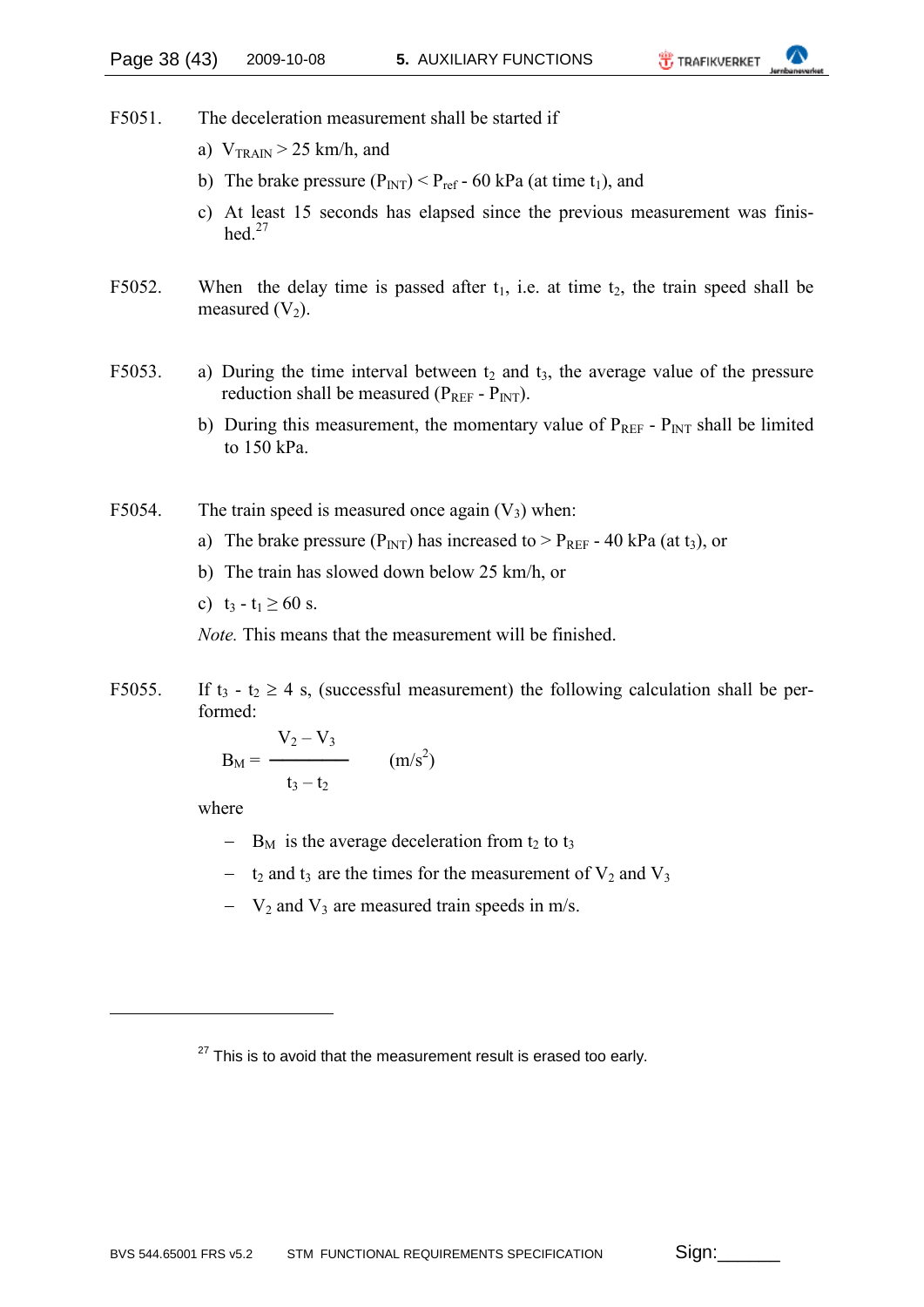F5056. The computed value of  $B_M$  shall then be recalculated for full service braking:

$$
B_{FM} = \frac{B_M \cdot 150}{(P_{ref} - P)^{28}}
$$
 (m/s<sup>2</sup>)

- F5057. a)  $B_{FM}$  shall be used to compute a brake percentage value, rounded down to the nearest whole number  $[4.2.4]$ :<sup>29</sup>
	- 1. Brake position P/R:  $BP_M = -14,05 + 146,90 \cdot B_{FM}$  (%).
	- 2. Brake position G:  $BP_M = -26,10 + 165.20 \cdot B_F$  (%).
	- b) The resulting brake percentage shall be saved until a new measurement result is achieved.

#### <span id="page-38-0"></span>**5.7.3 Indication**

- F5058.51c The following shall occur when the driver presses the button RETARDATIONS-KONTROLL: <sup>30</sup>
	- a) If the latest measurement was successful, the result  $BP<sub>M</sub>$  shall be displayed on the indicator UPPMÄTT BROMSPROCENT in %.
		- 1. Values below 30 % shall also be indicated.
	- b) Exception to a): The displayed value shall not be higher than  $BP<sub>O</sub>$ , the original STM brake percentage parameter, which was received during the latest train data entry procedure (not after deceleration measurement).
	- c) The valid brake percentage parameter (BP) shall be displayed for comparison.

*Note*. If the last measurement failed there is no  $BP<sub>M</sub>$  to display, but  $BP$  is still indicated within parentheses for comparison.

# <span id="page-38-1"></span>**5.7.4 Updating the brake percentage parameter**

F5059.51b If DecelMeas in [Table CP] is configured as "enabled, and update of BP is handled also at speed" the following shall apply: Whether the last measurement was successful or not, it shall always be possible for the driver to update the valid

 $\overline{a}$ 

<sup>&</sup>lt;sup>28</sup> Average pressure difference

<sup>&</sup>lt;sup>29</sup> Differs from [ATC2]

<sup>&</sup>lt;sup>30</sup> Differs from [ATC2]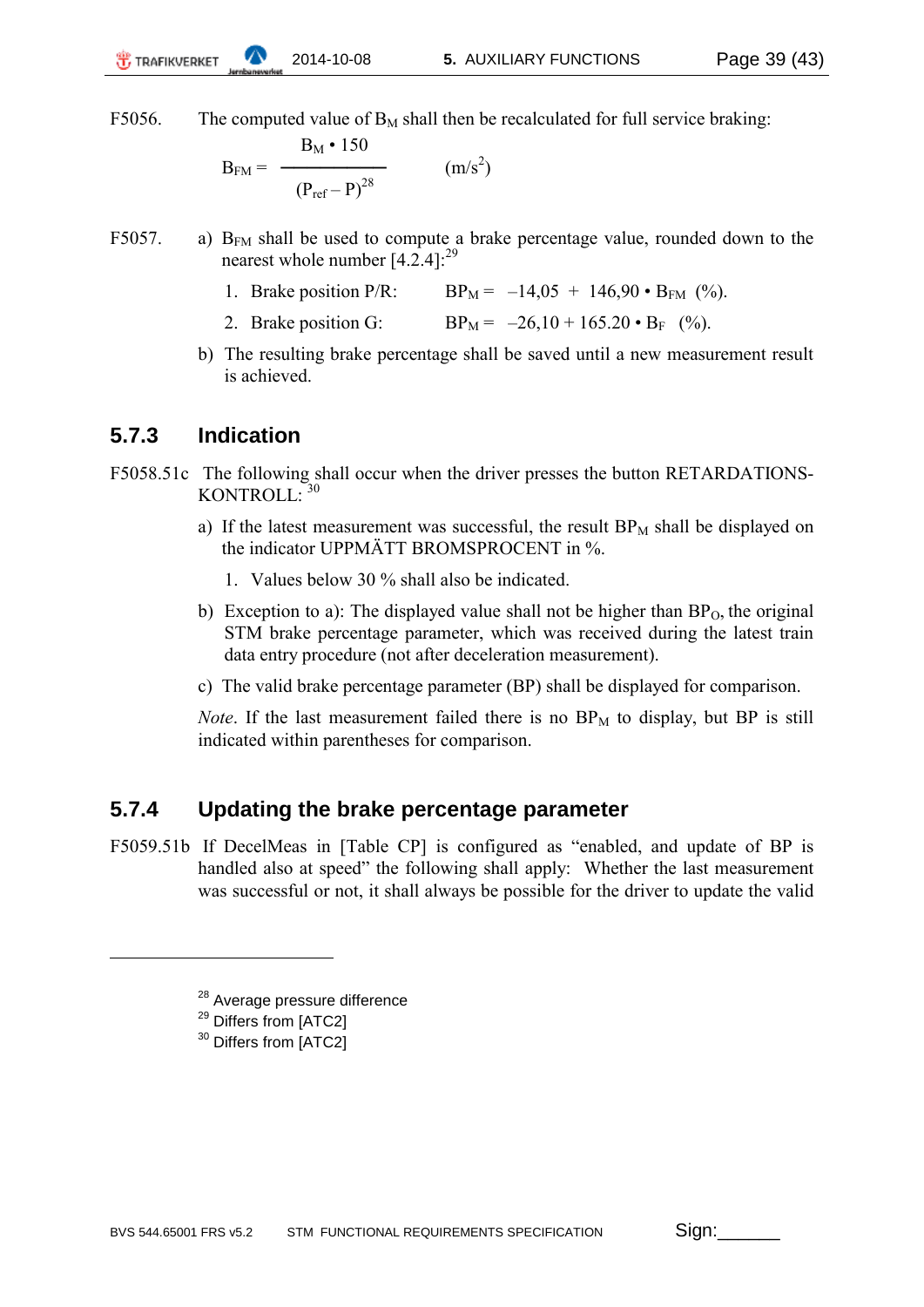∽

STM brake percentage parameter (BP) according to the following rules:  $31$ 

a) The displayed brake percentage value may be increased or decreased by the driver, as long as it does not exceed the value of  $BP_0$ .

*Note.* Reserve.

- b) If the STM accepts the changed brake percentage value, it shall be entered when the driver presses the button ÄNDRA BROMSPROCENT.
	- 1. This shall be done whether the train is running or not.
- c) The entered value shall update BP, the valid brake percentage parameter, which in its turn shall update the full service brake deceleration parameter, see also [4.2].
- d) The new accepted BP value shall not affect  $BP<sub>O</sub>$ .
- e) The original brake percentage  $BP<sub>O</sub>$  shall only be updated during the normal data entry procedure (while the train is stationary).
- F5060.51c If DecelMeas in [Table CP] is configured as "enabled and update of BP is handled also at speed", the following information to the ETCS shall be handled..
	- a) ETCS shall be informed when the brake percentage parameter BP has changed after an STM deceleration measurement.

*Note.* This information is not used by an ETCS standard equipment.

- b) Reserve.
- c) Suitable data packet/s shall be used for this purpose.

#### A5060.51p Reserve.

a)-c) Reserve.

- F5061.51a If DecelMeas in [Table CP] is configured as "enabled and update of BP is handled also at speed", the following information from the ETCS shall be handled.
	- a) The STM shall be able to receive a changed brake percentage parameter from the ETCS (due to an ETCS deceleration measurement).

*Note.* This information is not given by an ETCS standard equipment.

<sup>&</sup>lt;sup>31</sup> Differs from [ATC2]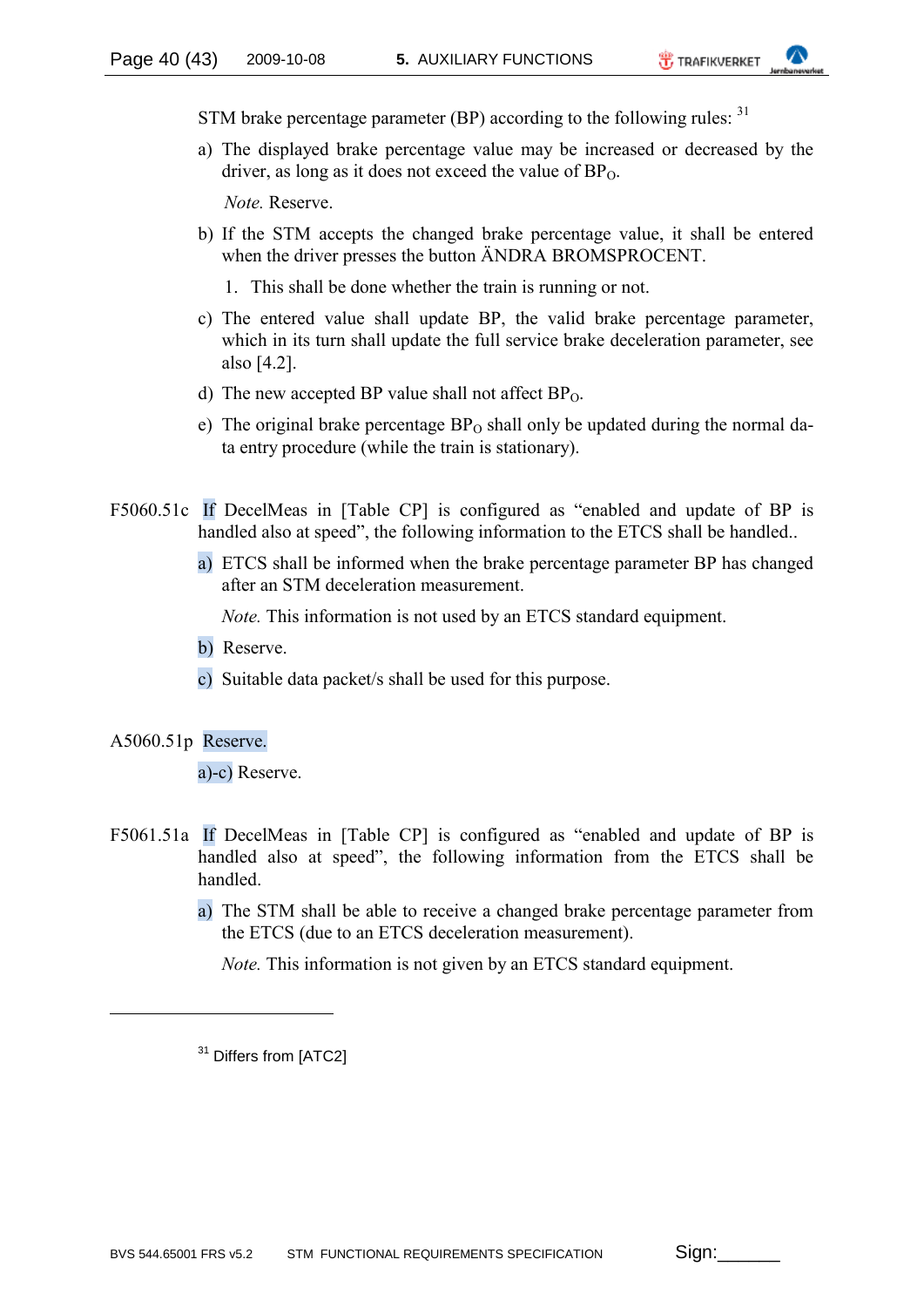- b) 1. This shall apply independently of train speed.
	- 2. This shall apply at least in the STM states HS and DA.
- c) Suitable data packet/s shall be used for this purpose.

*Note*. The BP value shall be limited to 170.

- d) Reserve.
- e) The new BP value shall be limited by  $BP<sub>O</sub>$ , the original brake percentage value.
- f) When the new BP has been received, the STM shall recalculate the full service brake deceleration parameter  $B_F$ .

*Note.* This change will not affect any active braking curves.

*Note.* Both the STM and the ETCS save their valid train parameters during their own "resting" periods (while another system is in charge). These parameters can be re-activated when needed*.*

A5061.51b Reserve.

a)-f) Reserve.

*Note*. Reserve.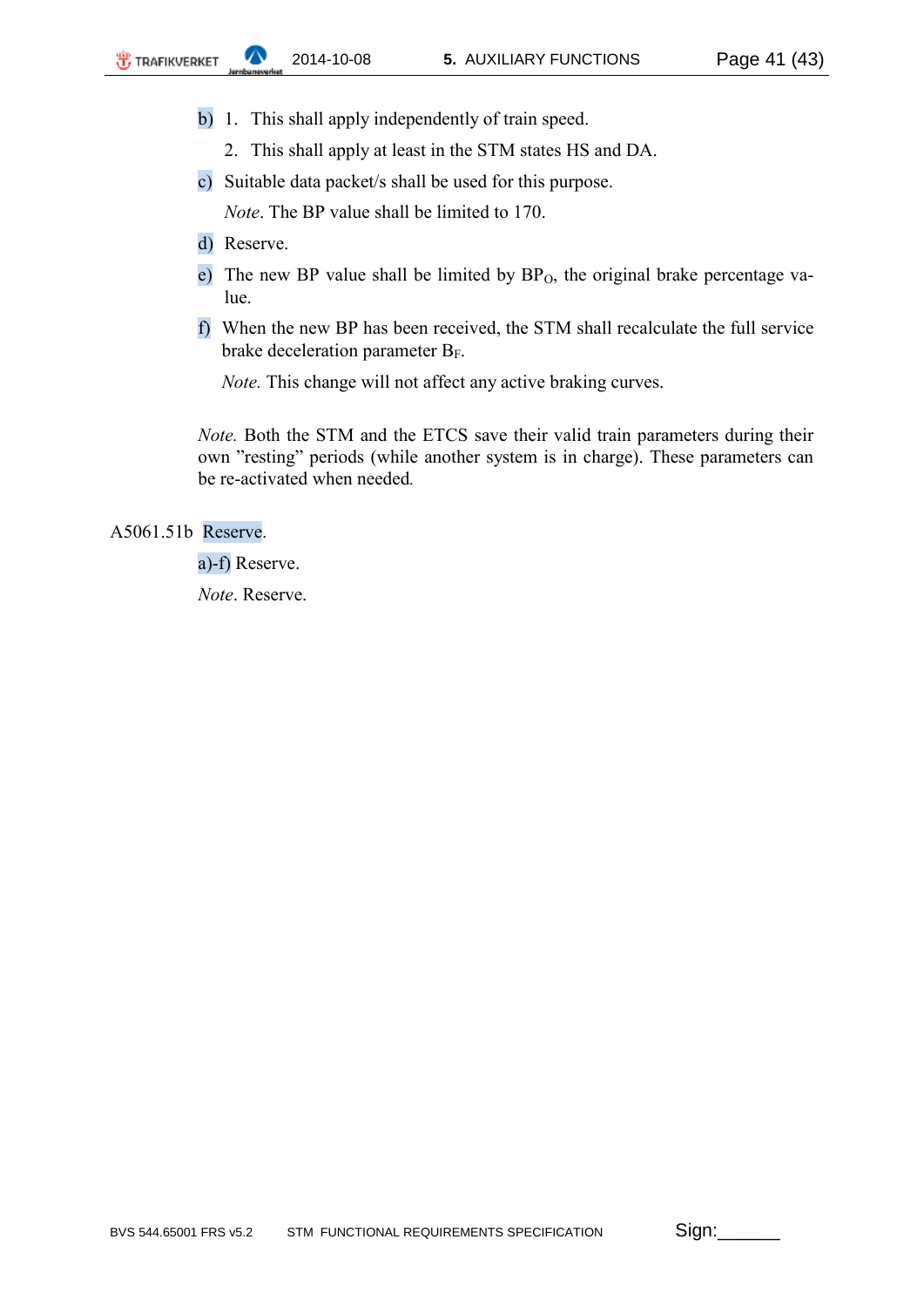$\boldsymbol{\sigma}$ 

(blank)